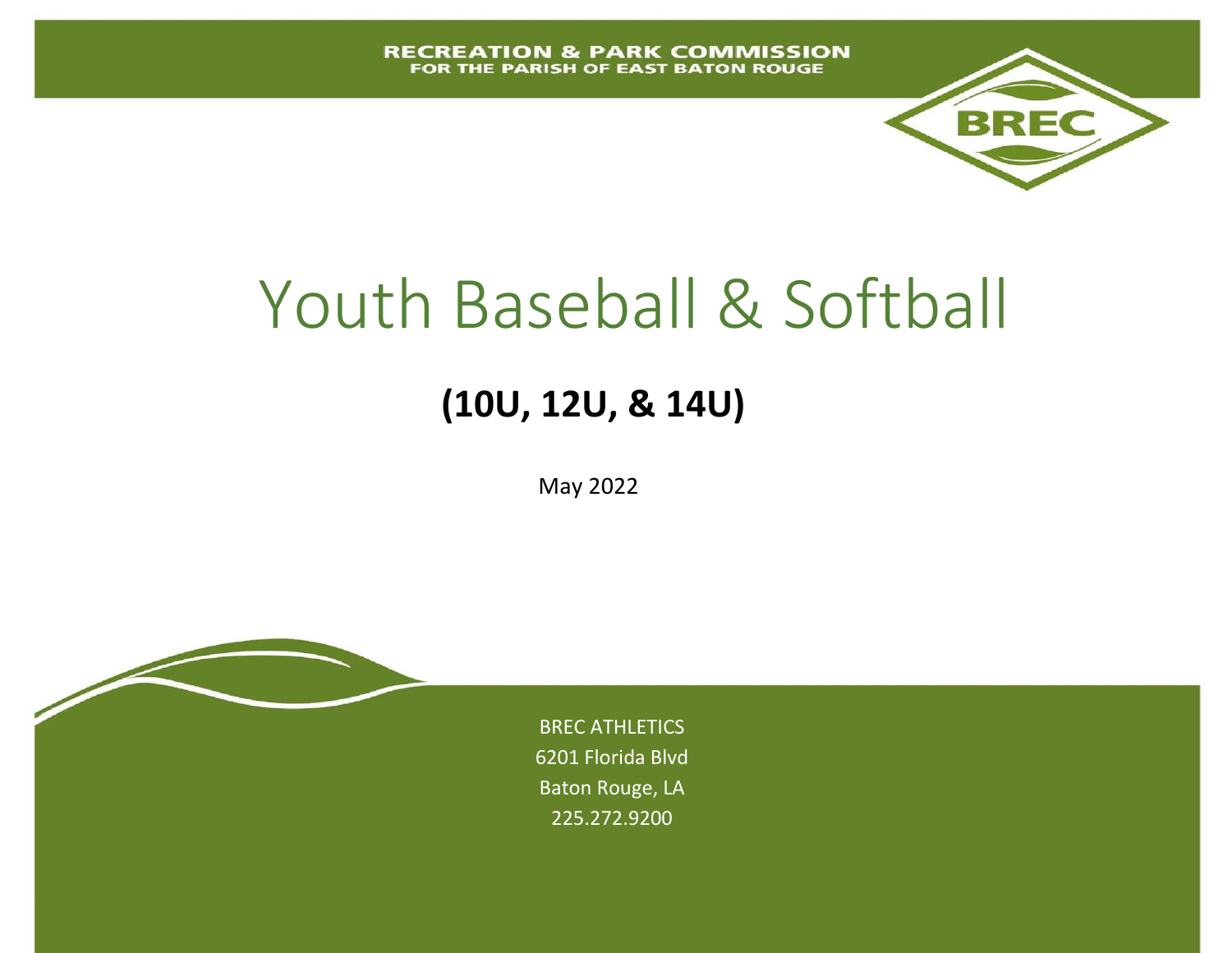#### **THE RECREATION AND PARK COMMISSION FOR THE PARISH OF EAST BATON ROUGE**

Dear Team Manager,

On behalf of the Recreation and Parks Commission for the Parish of East Baton Rouge, we would like to welcome you as a participant in our Youth Baseball Program.

Our goal is to offer quality sports programming at affordable prices and see that each participant has an enjoyable leisure experience.

Please read the rulebook at your first opportunity to familiarize yourself with our league's rules and regulations.

We now have an online registration system. You can establish your online account at [www.brec.org.](http://www.brec.org/) For additional information, you can contact athletics@brec.org or you can also visit our department's web site at [http://www.brec.org/index.cfm/subhome/athletics.](http://www.brec.org/index.cfm/subhome/athletics) 

All managers/coaches must take the SPORTSMANSHIP class. (NFHS Sportsmanship Course [http://nfhslearn.com/courses/37000\)](http://nfhslearn.com/courses/37000) Submit completion certificate with team registration form.

All manager/coaches must take the CONCUSSION training course (Center for Disease Control and Prevention Concussion Training Course [https://www.cdc.gov/headsup/youthsports/training\)](https://www.cdc.gov/headsup/youthsports/training) Submit completion certificate with team registration form.

Again, welcome to our program. Wishing you and your team a very enjoyable and successful season.

Sincerely,

BREC Athletics

*The Recreation and Park Commission for the Parish of East Baton Rouge reserves the right to make changes to this document as necessary during the season.*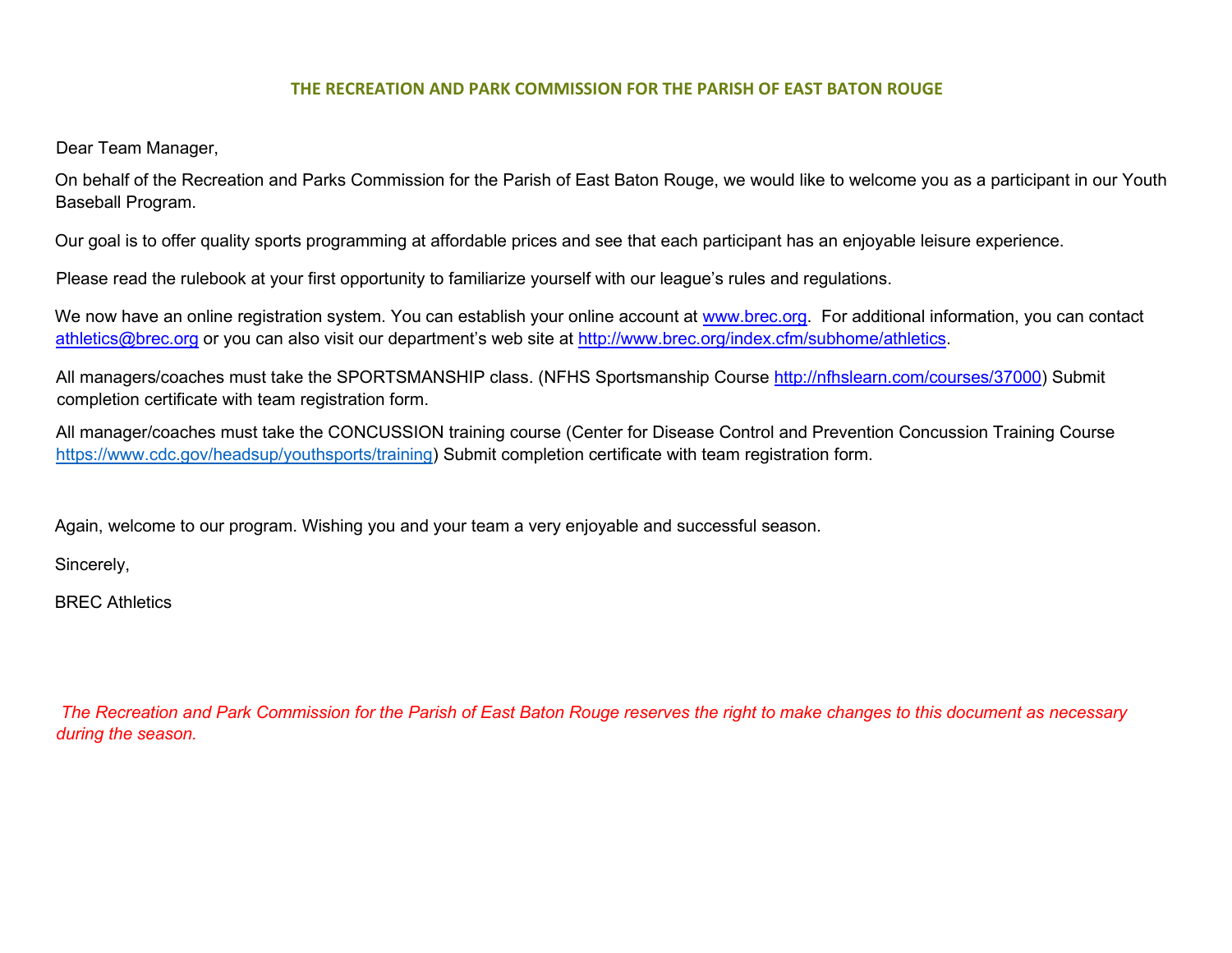# THE RECREATION & PARK COMMISSION FOR THE PARISH OF EAST BATON ROUGE

#### **TEAM REGISTRAION**

#### **Player Contracts**

All youth players' registration forms must be filled out with a copy of the original birth certificate and a current photo that must be attached in double-sided format. Every registered player must be listed on the team roster. **Coaches will need to pay at least 50% of registration fee to receive a ballfield location for practice.**

#### **Coaches Registration for Youth Sports Volunteer Coach**

All Coaches a required to complete and submit a BREC Volunteer Coaches Background Check Form by **May 1st** of each year:

#### [www.volunteer.brec.org](http://www.volunteer.brec.org/)

Teams/organizations with multiple teams and/or age groups are required to have more than **one (1) coach per team per age group**. No Exceptions

People who have not registered, and been approved, as a coach **will not be allowed** to coach in any capacity (practice or games).

People who are not listed on the team roster will not be allowed to coach in any capacity during games.

A coach who does not have their Volunteer ID Badge and/or Driver's License **will not be allowed** on the field/dugout area as coach.

#### **Wearing your BREC volunteer identification badge is an important public safety tool, and you are always required to wear them.:**

- The ID provides special designation for authorized and qualified volunteers.
- The ID is a key component of a comprehensive risk management practice that reflects a comprehensive public safety practice.
- The ID builds trust among the public that parks and recreation is committed to quality management practices.
- The ID provides public information regarding the leadership role of parks and recreation to make communities safe.
- A photo identification practice serves the dual purpose of identifying volunteers as qualified and authorized personnel and builds public awareness for quality volunteer management practices.
- The system of requiring identification badges is only effective when there is compliance by all volunteers wearing their photo identification always of service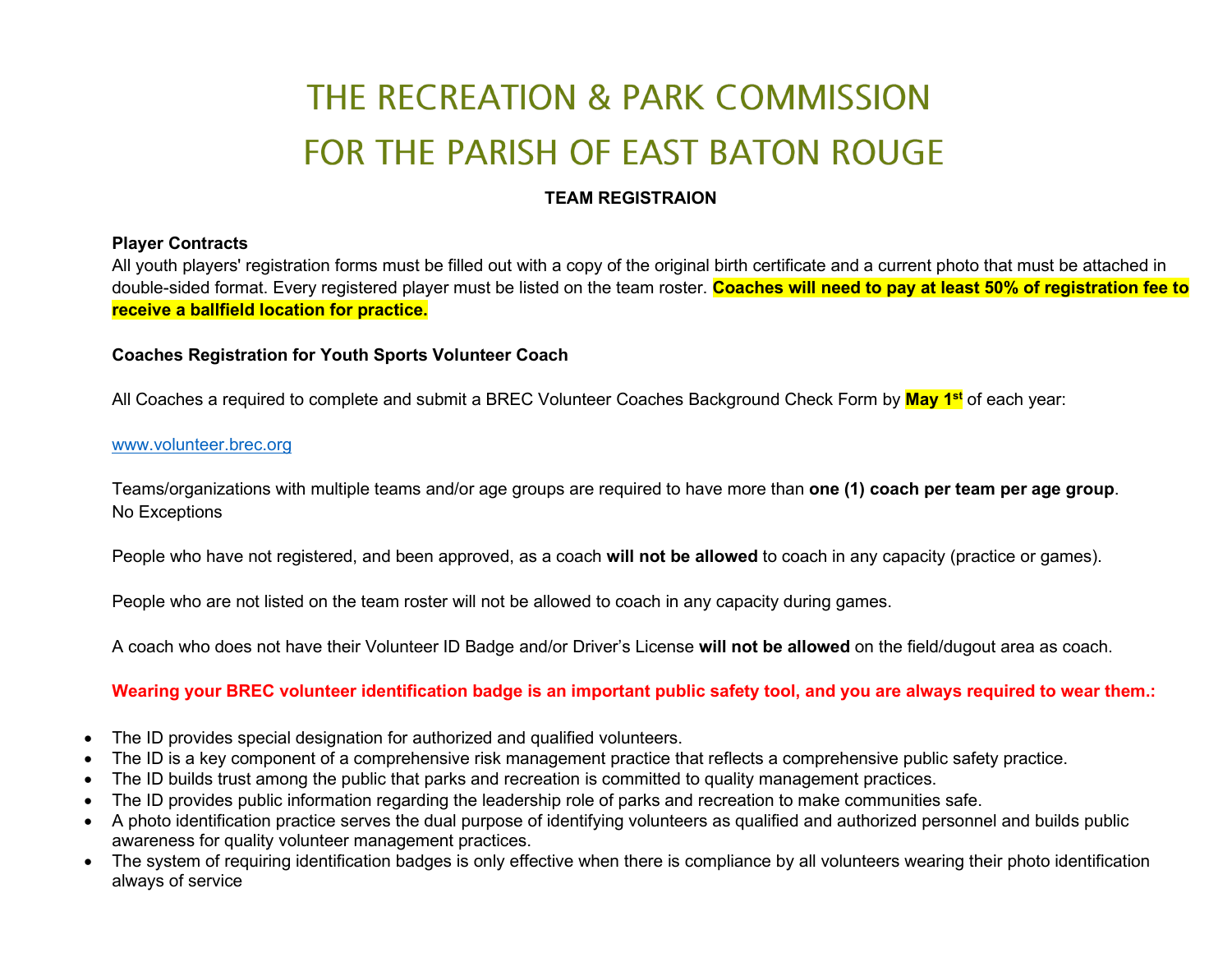#### **Guidelines for BREC Volunteer Identification Badges**

- 1. All qualified volunteers are required to wear a photo identification badge.
- 2. Photo identification badges are always to be displayed when at practice or a game setting and are not to be worn or used for any other purpose than a volunteer coaching assignment.
- 3. No pins, stickers, or markings can be displayed on the BREC ID badge. The photo identification badge must be clearly visible to the public and should be worn between the shoulders and waist with the photo clearly visible. **(BREC provided black lanyards before the start of the season for coaches to wear around their necks)**
- 4. If a photo identification badge is lost or stolen, it is the responsibility of the volunteer to notify a supervisor as soon as possible to obtain a replacement badge.
- 5. The photo identification badge will be issued to all volunteers after the completion of a comprehensive background check and will expire one year from that date of issuance.
- 6. It is the duty of every qualified volunteer to report any volunteer failing to properly display their credential and sign the volunteer logbook before each BREC practice and/or game.

**Failure to perform any of the given guidelines will resort in your team forfeiting a contest and any individual not adhering to BREC policy and procedures for youth basketball and/or any other sport with youth participation, will be escorted from the premises.** 

If you have any questions and/or concerns, please contact the Athletics Department at [athletics@brec.org.](mailto:athletics@brec.org)

All coaches and officials are required to take and complete a Sportsmanship Course offered through the National Federation of State High School Associations (NFHS). Coaches and officials are also required to complete a concussion training course offered through the Centers for Disease Control and Prevention. The completion certificates for the Sportsmanship training as well as the Concussion training must be submitted when your team registration packet is submitted. If any coach does not submit his/her certificates will not be eligible to coach until the coursed are completed and their certificates are submitted.

- Sportsmanship Course Link:<http://nfhslearn.com/courses/37000>
- Concussion Course Link:<https://www.cdc.gov/headsup/youthsports/training/>

**TO BE READ AND SIGNED BY COACH/MANAGER OF LEAGUE TEAM(S)**: I hereby represent that I am the coach/manager of the team(s) participating in BREC league play whose name appears below. I am familiar with and consent and agree to the terms and provisions set forth in this release, on behalf of myself and organization.

Coach Signature: \_\_\_\_\_\_\_\_\_\_\_\_\_\_\_\_\_\_\_\_\_\_\_\_\_\_\_\_\_\_\_\_\_\_\_\_\_\_\_\_\_\_\_ Print Name: \_\_\_\_\_\_\_\_\_\_\_\_\_\_\_\_\_\_\_\_\_\_\_\_\_\_\_\_\_\_\_\_\_\_\_\_\_\_\_\_\_\_\_\_\_\_\_\_

League: \_\_\_\_\_\_\_\_\_\_\_\_\_\_\_\_\_\_\_\_\_\_\_\_\_\_\_\_\_\_\_\_\_\_\_\_\_\_\_\_\_\_\_\_\_\_\_\_\_\_\_\_

Date: \_\_\_\_\_\_\_\_\_\_\_\_\_\_'

**Team/Organization Name: Name:** *CONDITERMORER ARRANGEMENT CONDITENT*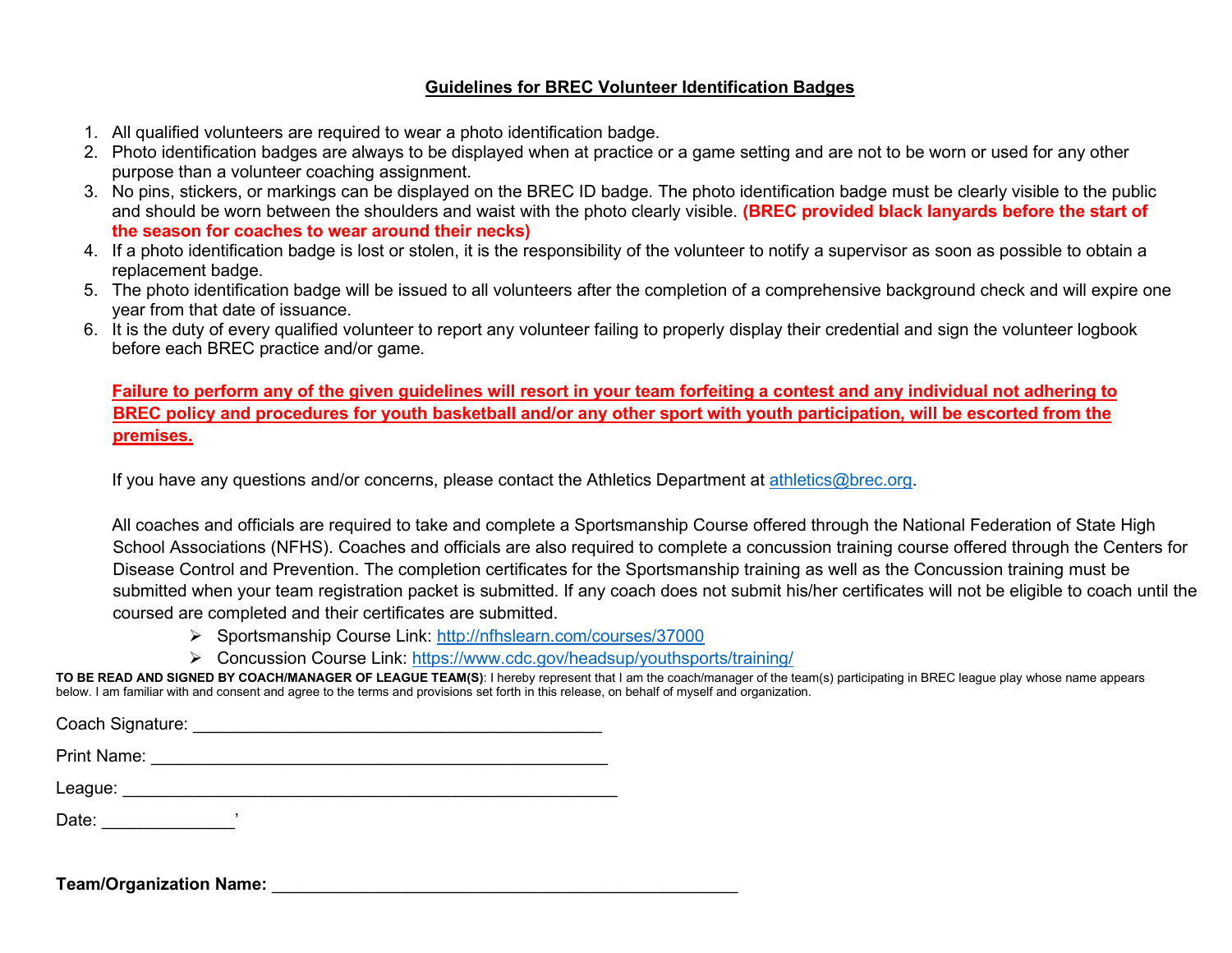#### **BREC CODE OF CONDUCT**

- No manager, player, or spectator shall physically/verbally threaten, lay a hand upon, shove, or strike an official, field supervisor, staff member, player and/or spectator.
- No manager, player, and/or spectator shall be guilty of objectionable and/or disruptive verbal demonstrations of dissent at an official's or field supervisor's decision or refuse to abide by official's or field supervisor's decision. No manager, player, and/or spectator shall be guilty of verbal abuse to include references to an individual or group's race, religion, gender, national origin, disability, or age.
- Participants shall not use flagrant rough tactics against an opposing player.
- There shall be no unnecessary throwing of equipment, or any other objects.
- There will be no cause for defacement or destruction to any public facility or equipment.
- Participants (managers, coaches, players, etc.) may not falsify their own name or any other player's name on a team roster, scoresheet, or any other league document. The use of ineligible or illegal players is not permitted.
- Individuals and/or teams violating the Code of Conduct will be subject to league discipline action which may include one or more of the following actions: game ejection, game forfeiture, game suspensions, probation and/or seasonal suspension.

#### **BREC PARK POLICIES**

- No alcoholic beverages may be brought onto or sold on BREC property. (City Parish Ordinance, Title 13: Section 13:1010)
- Pets must always be leashed, and droppings removed. For information on our Dog Park locations, please call 272-9200 ext. 400. (City Parish Ordinance Title 14, Chapter 2, Sec.
- $\bullet$  14:204)
- Firearms, explosives, and weapons of any type are prohibited in all park areas. (City Parish Ordinance, Title 13: Section 13:1011)
- Gambling or games of chance are prohibited on BREC property. (City Parish Ordinance, Title 13: Section 13:90.2)
- Firearms, explosives, and weapons of any type are prohibited in all park areas. (City Parish Ordinance, Title 13: Section 13:1011)
- Please help keep your parks clean by placing all trash and litter in receptacles provided at all BREC parks. For safety purposes glass containers are prohibited within parks.
- Sale of merchandise, food and beverage, solicitation of fees or donations, or conducting any type of business or event, including distribution of flyers, signs or other advertising mediums is prohibited without permit from BREC Commission. (City Parish Ordinance Title 3, Chapter 5, Sec 3:90- 93) For additional information regarding permits see Special Events.
- Park patrons are advised to be cautious of purchasing any product or merchandise from a vendor in a BREC park not displaying a BREC Permit or not selling from a designated BREC concession stand.
- Teams/Spectators may not play their own music inside of a BREC park before, during, or after games.
- *Teams/players violating any BREC park policy may be subject to forfeiture of the game and/or expulsion from the league.*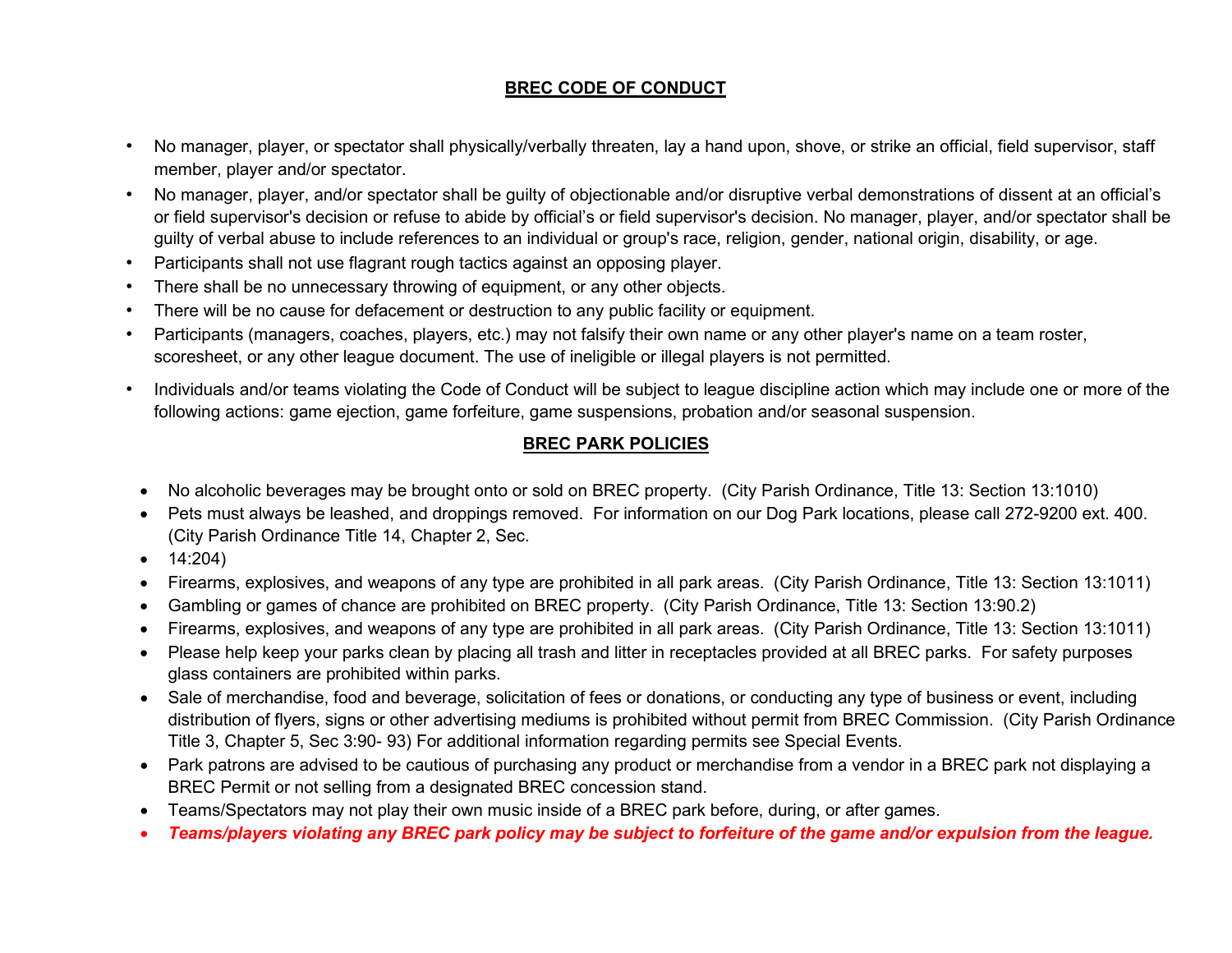#### **Oak Villa/Central Sports Park Rules**

- *1. All alcohol sales must be referred to BREC. No alcohol sales will be allowed during youth tournaments.*
- *2. No profanity will be used on the premises.*
- *3. No outside food or drinks will be allowed inside the park.*
- *4. No pets allowed in the park (service dogs are allowed).*
- *5. Hitting balls into any fencing is not allowed.*
- *6. Unreserved fields that are not rented by the tournament director are not available for practice or warm-ups during the tournament.*
- *7. Electrical outlets in the dugouts may be used for small portable fans in the dugout.*
- *8. No generators are allowed inside of the ballpark.*
- *9. All ice chests are subject to search.*
- *10. Recreation Managers are responsible for presenting this information to the coaches. Many of these rules are essential for the coach to*

*pass on to his teams' parents (no pets, no generators, etc.).*

- *11. No sunflower seeds, gum and peanut shells are allowed on the artificial turf fields.*
- *12. Cleats are permitted, but players may not use cleats that have any metal exposed.*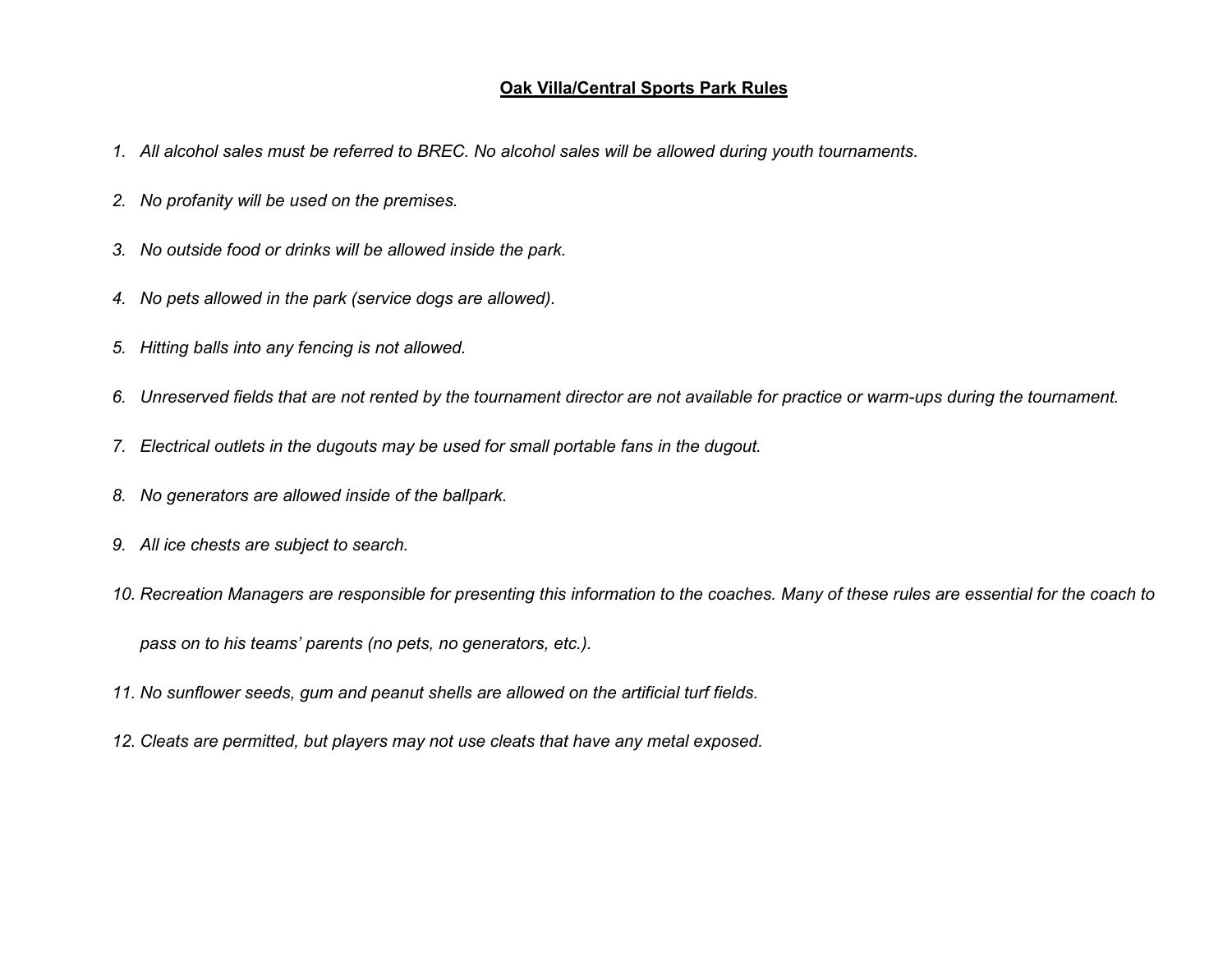#### **Team Manager Responsibilities**

- *Team managers serve as a communication between BREC and staff to members of their team. Therefore, it is important that all team managers communicate effectively, pertinent information submitted from the Athletics Department. We ask that all team mangers read each document thoroughly and carefully, and as well as all included attachments, if needed.* 
	- **It is the responsibility of team manger to make sure that…**
	- $\downarrow$  All rosters are submitted and completed, prior to the season startup date.
	- All rosters are updated when new player additions are made. ۰.
	- Each player, coach, and/or manager participating has signed their roster/waiver prior to participation.
	- Each player is aware of the rules, procedures, and player code of conduct put in place by BREC
	- The athletics department is notified properly on any forfeited game, so that arrangements are made for the opponent of that team. ۰.
	- All rescheduled games, game cancellation, and forfeits are relayed to members of the team. ۰.
	- All written protests are submitted to the Athletics Office within 2 (48 hours) business days of the incident in question.
	- All players are in the appropriate color uniform based on HOME or VISITOR bench, with numbers affixed to jersey. *Players who fail to comply will be ruled ineligible to participate.*
	- Those members of their team, fans and/or parents conduct themselves in a manner within accordance of BREC league rules and Code of Conduct. ш.
	- Relay/Forward all player suspension documents to member(s) of their team, if needed. ÷.

#### **TO BE READ AND SIGNED BY COACH/MANAGER OF LEAGUE TEAM(S)**: I hereby represent

that I am the coach/manager of the team(s) participating in BREC league play whose name appears below. I am familiar with and consent and agree to the terms and provisions set forth in this release, on behalf of myself and organization.

| Coach Signature: |  |  |  |  |  |  |
|------------------|--|--|--|--|--|--|
| Print Name:      |  |  |  |  |  |  |
| League:          |  |  |  |  |  |  |
| Date:            |  |  |  |  |  |  |

**Team/Organization Name:**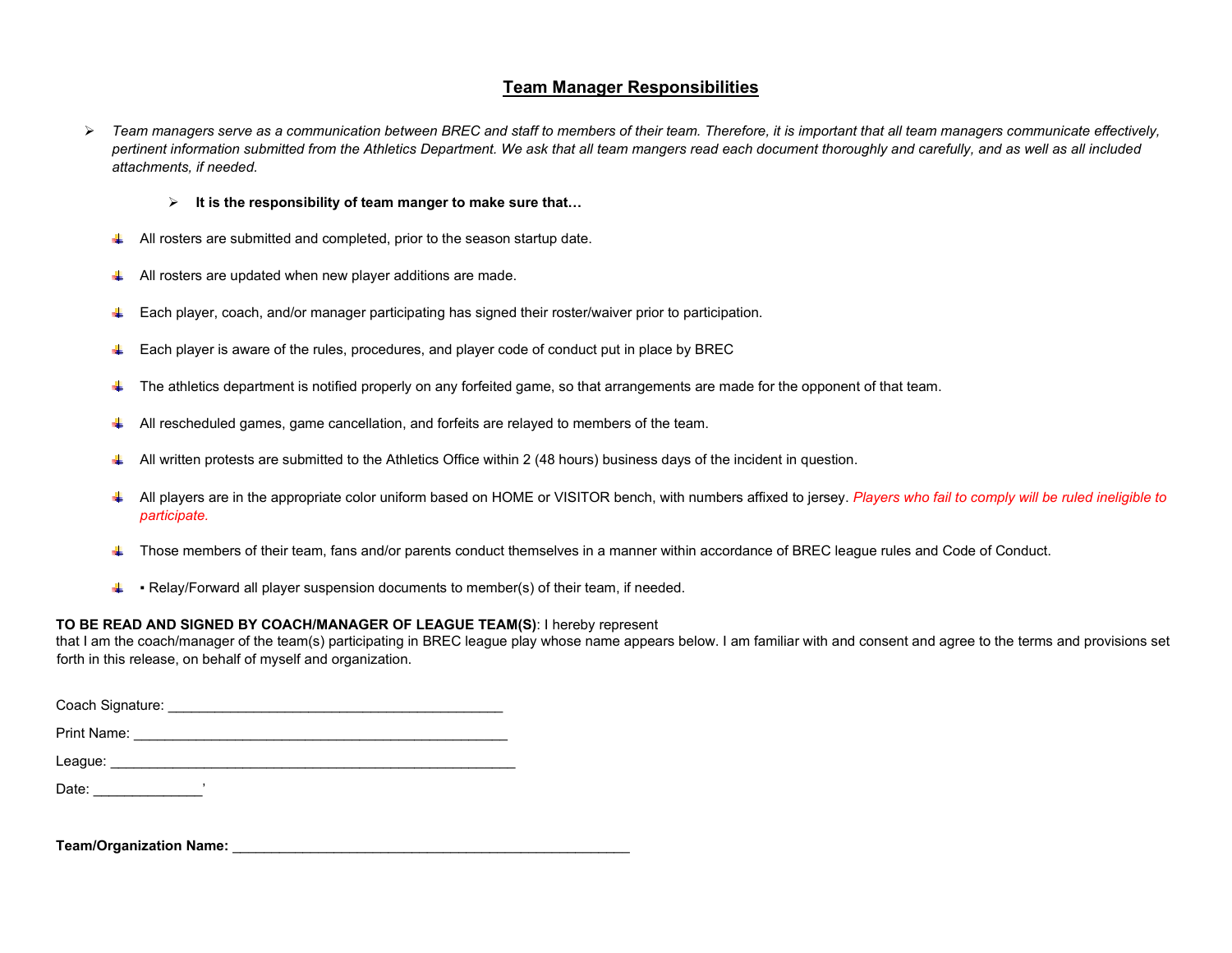#### **PARENTS CODE OF ETHICS**

*I hereby pledge to provide positive support, care and encouragement for my child participating in youth sports by following this Code of Ethics.*

*I will encourage good sportsmanship by demonstrating positive support for all players, coaches and officials at every game, practice, or other youth sport event.*

*I will place the emotional and physical well-being of my child ahead of any personal desire to win.*

*I will insist that my child play in a healthy environment.*

*I will provide support for coaches and officials working with my child to provide a positive, enjoyable experience for all.*

*I will demand a drug, alcohol and tobacco-free sports environment for my child and agree to assist by refraining from their use at all youth sports events.*

*I will remember that the game is for children and not for adults.* 

*I will do my very best to make youth sports fun for my child.*

*I will ask my child to treat other players, coaches, fans, and officials with respect regardless of race, sex, creed, or ability.*

*I will promise to help my child enjoy the youth sports experience within my personal constraints by being a respectful fan, providing transportation or whatever I can do.*

#### **CHILD PARTICIPANT NAME(S):**

| 2. |  |
|----|--|
| 3  |  |
|    |  |

**Team/Organization Name:** \_\_\_\_\_\_\_\_\_\_\_\_\_\_\_\_\_\_\_\_\_\_\_\_\_\_\_\_\_\_\_\_\_\_\_\_\_\_\_\_\_\_\_\_\_\_\_\_\_\_\_\_

**TO BE READ AND SIGNED BY PARENT/GUARDIAN OF MINOR**: I hereby represent that I am the parent/guardian of the minor(s) whose name(s) appears above. I am familiar with and consent and agree to the terms and provisions set forth in this release/parent's code of conduct, on behalf of myself and said minor.

Parent/Guardian Signature: \_\_\_\_\_\_\_\_\_\_\_\_\_\_\_\_\_\_\_\_\_\_\_\_\_\_\_\_\_\_\_\_\_\_\_\_\_\_\_\_\_\_\_

Print Name: \_\_\_\_\_\_\_\_\_\_\_\_\_\_\_\_\_\_\_\_\_\_\_\_\_\_\_\_\_\_\_\_\_\_\_\_\_\_\_\_\_\_\_\_\_\_\_\_ Date: \_\_\_\_\_\_\_\_\_\_\_\_\_\_

By placing your email below, you are giving permission for BREC staff to send updated league information, as well as upcoming BREC leagues/events in the future. Please print *legibly.* 

Email address: \_\_\_\_\_\_\_\_\_\_\_\_\_\_\_\_\_\_\_\_\_\_\_\_\_\_\_\_\_\_\_\_\_\_\_\_\_\_\_\_\_\_\_\_\_\_\_\_\_\_\_\_\_\_\_\_\_\_\_\_\_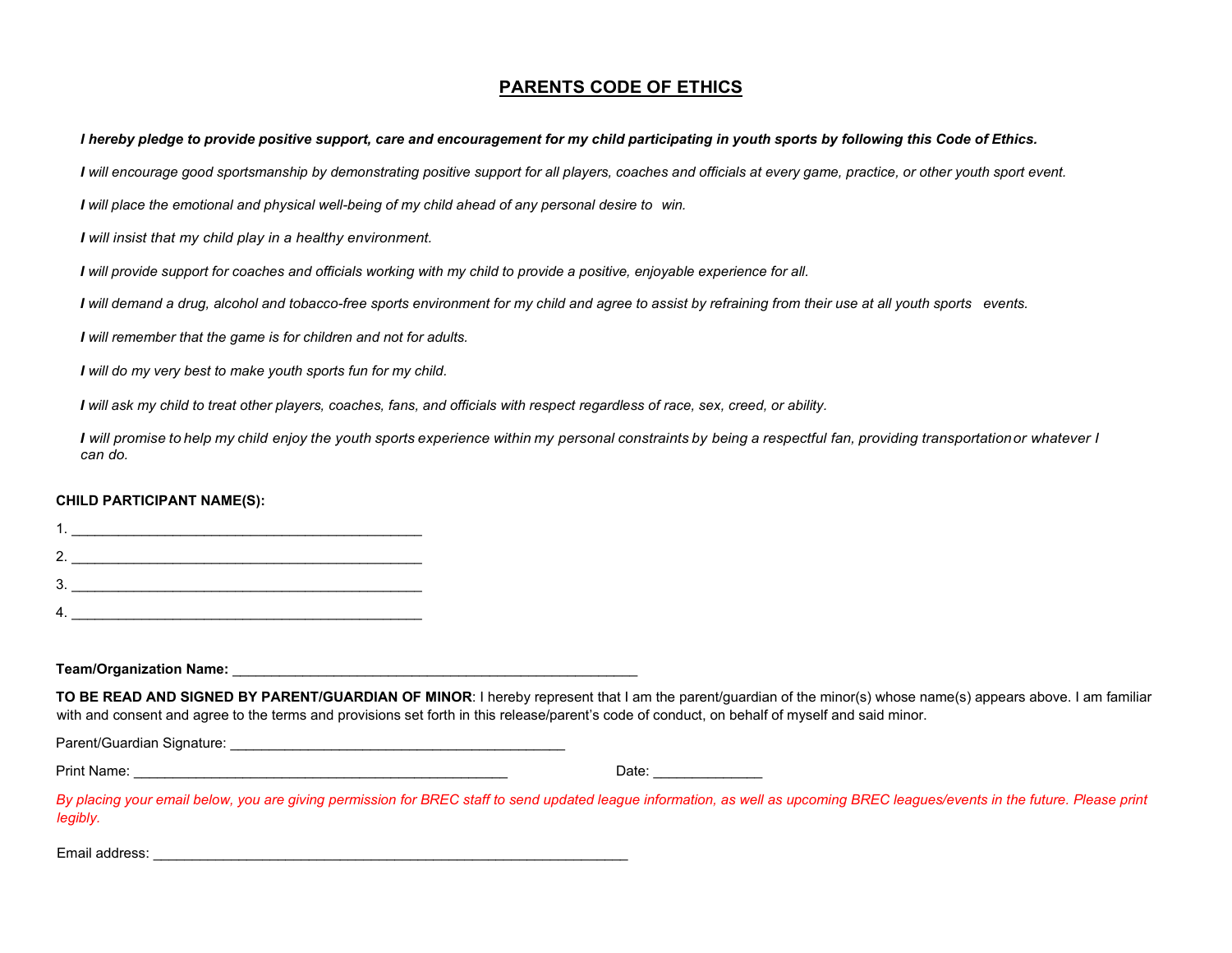#### **COACHES CODE OF ETHICS PLEDGE**

 *I hereby pledge to live up to BREC's Coaches Code of Ethics.*

*I will place the emotional and physical well-being of my players ahead of any personal desire to win.*

*I will remember to treat each player as an individual, remembering the large spread of emotional and physical development for the same age group.*

*I will do my very best to provide a safe playing situation for my players.*

*I promise to review and practice the necessary first aid principles needed to treat injuries of my players.*

*I will do my best to organize practices that are fun and challenging for all my players.*

*I will lead, by example, in demonstrating fair play and sportsmanship to all players.*

*I will ensure that I am knowledgeable in the rules of each sport that I coach, and that I will teach these rules to my players.*

*I will use those coaching techniques appropriate for each of the skills that I teach.*

*I will remember that I am a youth coach, and that the game is for children and not adults.* 

*By placing your email below, you are giving permission for BREC staff to send updated league information, as well as upcoming BREC leagues/events in the future. Please print legibly.* 

Email address: \_\_\_\_\_\_\_\_\_\_\_\_\_\_\_\_\_\_\_\_\_\_\_\_\_\_\_\_\_\_\_\_\_\_\_\_\_\_\_\_\_\_\_\_\_\_\_\_\_\_\_\_\_\_\_\_\_\_\_\_\_\_\_

#### **TO BE READ AND SIGNED BY COACH/MANAGER OF LEAGUE TEAM(S)**: I hereby represent

that I am the coach/manager of the team(s) participating in BREC league play whose name appears below. I am familiar with and consent and agree to the terms and provisions set forth in this release, on behalf of myself and organization.

| Coach Signature: |  |  |  |
|------------------|--|--|--|
| Print Name:      |  |  |  |
| League:          |  |  |  |
| Date:            |  |  |  |

**Team/Organization Name:** \_\_\_\_\_\_\_\_\_\_\_\_\_\_\_\_\_\_\_\_\_\_\_\_\_\_\_\_\_\_\_\_\_\_\_\_\_\_\_\_\_\_\_\_\_\_\_\_\_\_\_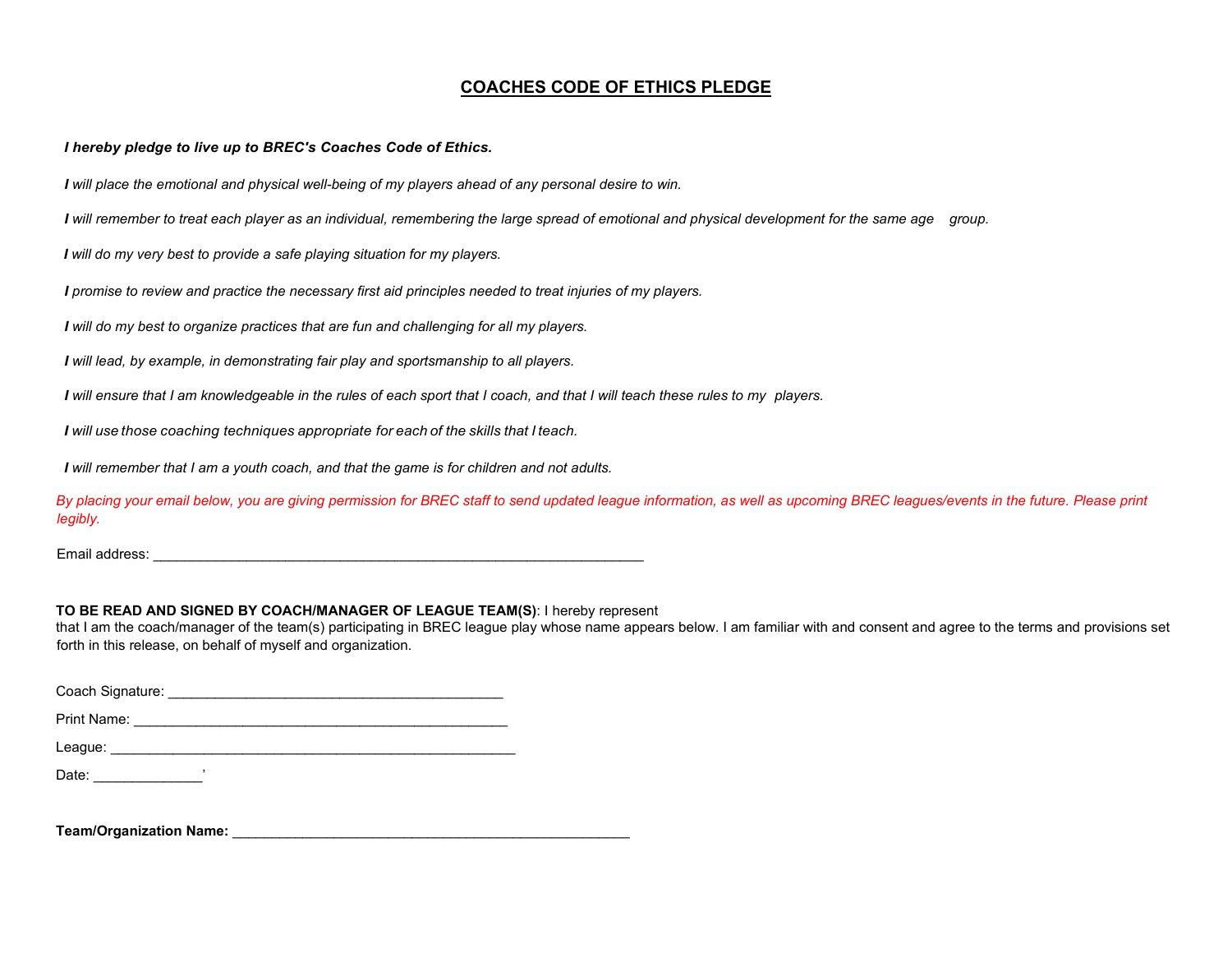

# **COACH & SUPPORTER CODE**

**NO COACH or SUPPORTER** who is associated with your team is allowed under no circumstances to say (shout/criticize/heckle) anything to a BREC Sports official (Court/Scores Table). Any coach/parent/supporter who is cited with saying anything to a BREC Sports Official will be the result of a technical foul (2 shots) called/charged against the team (issued to the Head Coach) in which the erratic supporter is affiliated. If a second  $(2<sup>nd</sup>)$  technical foul is called/charged against the team of the coach/parent/supporter, the team with two  $(2)$  Fan/Supporter Technical Fouls will forfeit the game immediately and the Head Coach will serve a one (1) game suspension. Coaches are responsible for the actions of their supporters.

#### **Acknowledgement of Rule Book & Bylaws**

#### **TO BE READ AND SIGNED BY COACH/MANAGER OF LEAGUE TEAM(S): I hereby represent**

**that I am the coach/manager of the team(s) participating in BREC league play whose name appears below. I am familiar with and consent and agree to the terms and provisions set forth in this release of the rule book & bylaws, on behalf of myself and/or organization.**

| <b>Coach Signature:</b> |
|-------------------------|
|-------------------------|

**Print Name: \_\_\_\_\_\_\_\_\_\_\_\_\_\_\_\_\_\_\_\_\_\_\_\_\_\_\_\_\_\_\_\_\_\_\_\_\_\_\_\_\_\_\_\_\_\_\_\_**

**League: \_\_\_\_\_\_\_\_\_\_\_\_\_\_\_\_\_\_\_\_\_\_\_\_\_\_\_\_\_\_\_\_\_\_\_\_\_\_\_\_\_\_\_\_\_\_\_\_\_\_\_\_**

Date: **We are all the set of the set of the set of the set of the set of the set of the set of the set of the set of the set of the set of the set of the set of the set of the set of the set of the set of the set of the se** 

**Team/Organization Name: \_\_\_\_\_\_\_\_\_\_\_\_\_\_\_\_\_\_\_\_\_\_\_\_\_\_\_\_\_\_\_\_\_\_\_\_\_\_\_\_\_\_\_\_\_\_\_\_\_\_\_\_**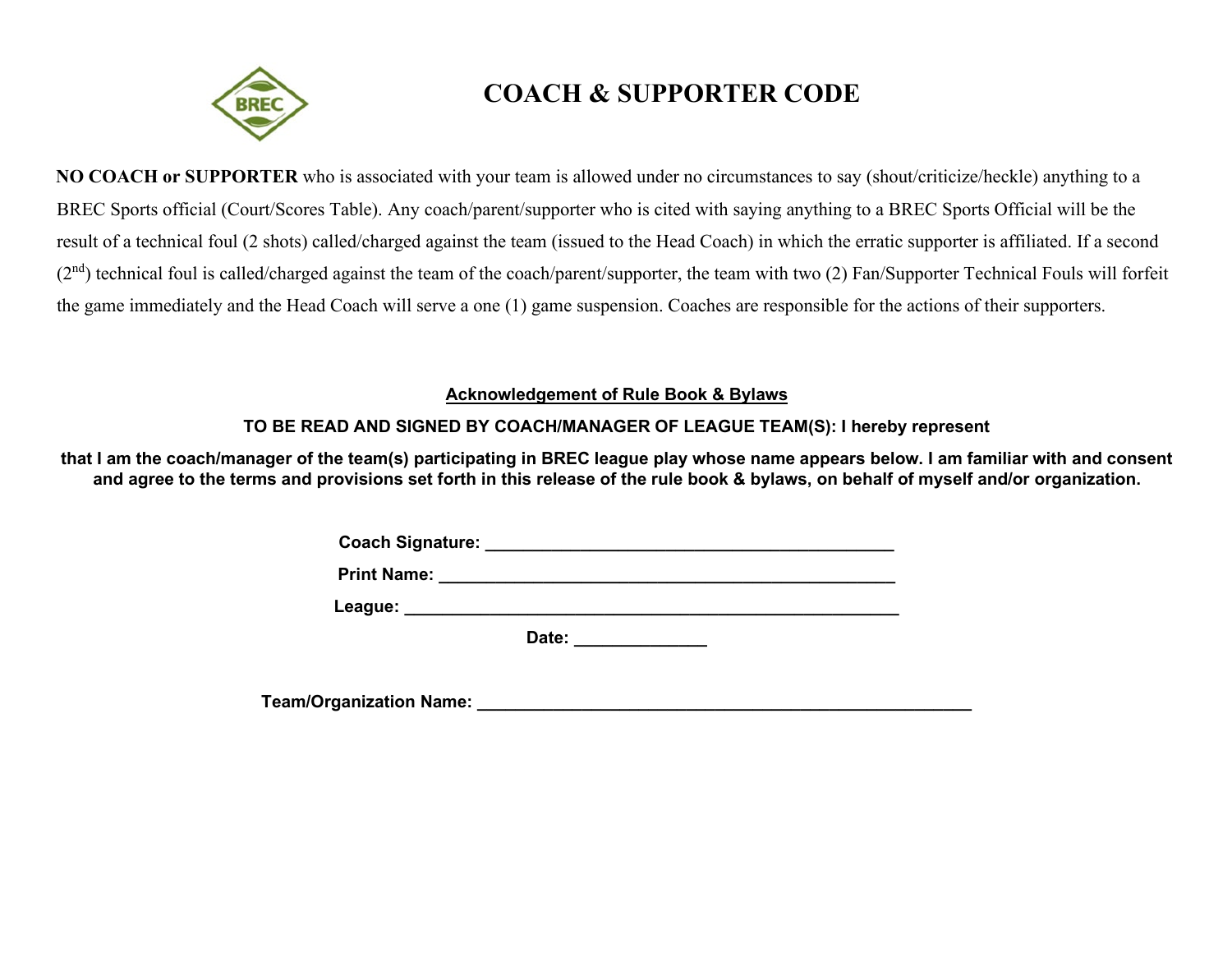#### **Pitch Count Limits and Required Rest Recommendations**

**It is important for our league to set workload limits for pitchers to limit the likelihood of pitching with fatigue. Research has shown that pitch counts are the most accurate and effective means of doing so. See required rest recommendations below.**

| Age       | Daily Max (Pitches in Game) | 0 Days Rest | 1 Days Rest | 2 Days Rest | 3 Days Rest | 4 Days Rest | 5 Days Rest |
|-----------|-----------------------------|-------------|-------------|-------------|-------------|-------------|-------------|
| $7 - 8$   | 50                          | $1 - 20$    | $21 - 35$   | $36 - 50$   | N/A         | N/A         | N/A         |
| $9 - 10$  | 75                          | $1 - 20$    | $21 - 35$   | $36 - 50$   | $51 - 65$   | 66+         | N/A         |
| $11 - 12$ | 85                          | $1 - 20$    | $21 - 35$   | $36 - 50$   | $51 - 65$   | 66+         | N/A         |
| $13 - 14$ | 95                          | $1 - 20$    | $21 - 35$   | $36 - 50$   | $51 - 65$   | 66+         | N/A         |

#### **Ages (9-12)**

**(Typically, 46-50' Pitching Distance)**

- Focus on athleticism, physical fitness, and fun
- Focus on learning baseball rules, general techniques, and teamwork
- Do not exceed 80 combined innings pitched in any 12-month period
- Take at least 4 months off from throwing every year, with at least 2-3 of those months being continuous
- Make sure to properly warm up before pitching
- Set and follow pitch-count limits and required rest periods
- Avoid throwing pitches other than fastballs and changeups
- Avoid playing for multiple teams at the same time
- Avoid playing catcher while not pitching
- Players should not pitch in multiple games on the same day
- Play other sports during the course of the year
- Monitor for other signs of fatigue
- Pitchers once removed from the mound may not return as pitchers
- No pitcher shall appear in a game as a pitcher for three consecutive days, regardless of pitch counts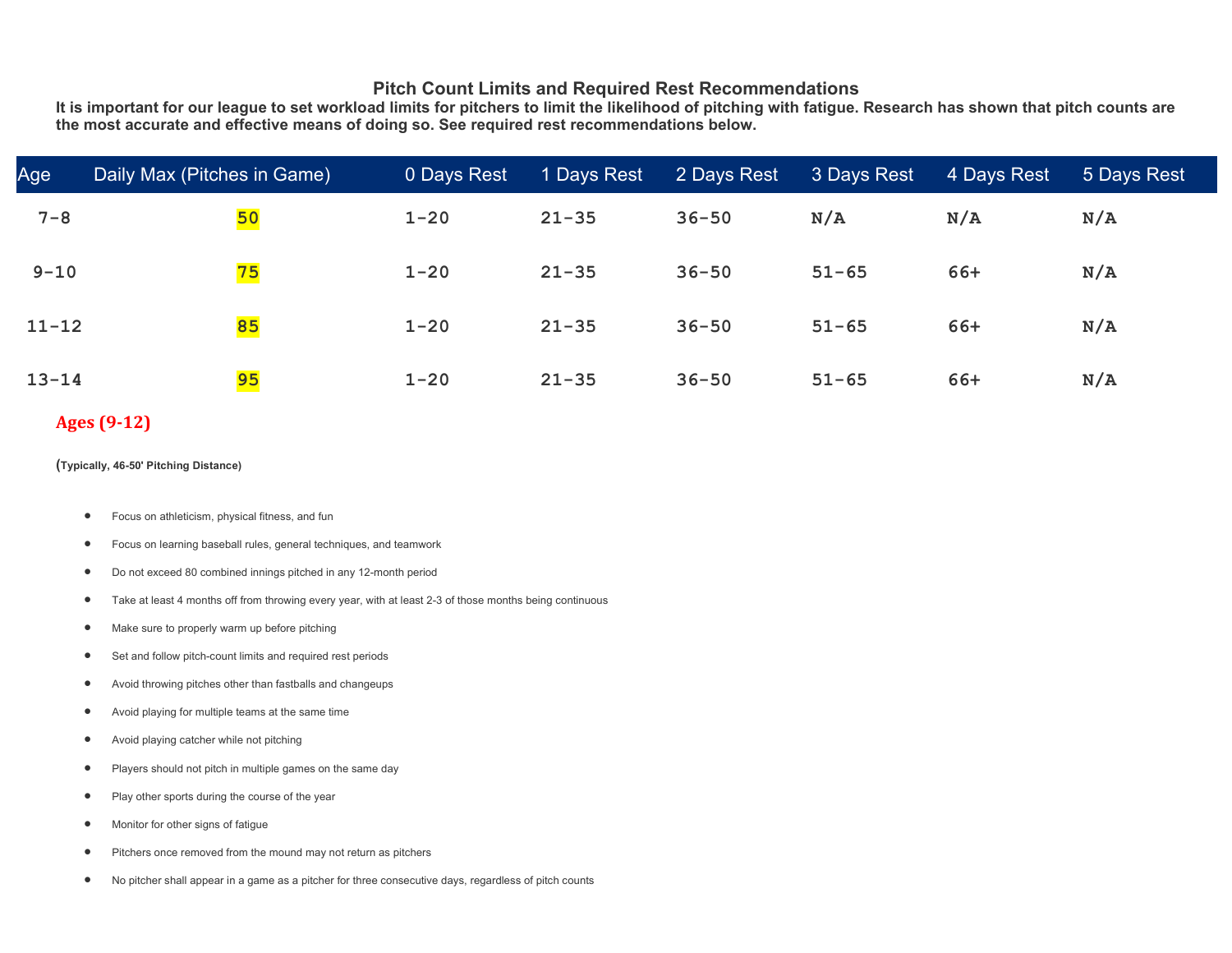#### **Ages (13-14)**

#### **(Typically, 60' Pitching Distance)**

- Players can begin using breaking pitches after developing consistent fastball and changeup
- Do not exceed 100 combined innings pitched in any 12-month period
- Take at least 4 months off from throwing every year, with at least 2-3 of those months being continuous
- Make sure to properly warm up before pitching
- Set and follow pitch-count limits and required rest periods
- Avoid playing for multiple teams at the same time
- Avoid playing catcher while not pitching
- Players should not pitch in multiple games on the same day
- Play other sports during the course of the year
- Monitor for other signs of fatigue
- A pitcher remaining in the game, but moving to a different position, can return as a pitcher anytime in the remainder of the game, but only once per game
- No pitcher shall appear in a game as a pitcher for three consecutive days, regardless of pitch counts

*BREC requires all Youth Volunteer Baseball Coaches/Mangers to obtain the USA Baseball Coach "A" License to enhance our knowledge of baseball and continue to promote a safe environment for the children of East Baton Rouge Parish.*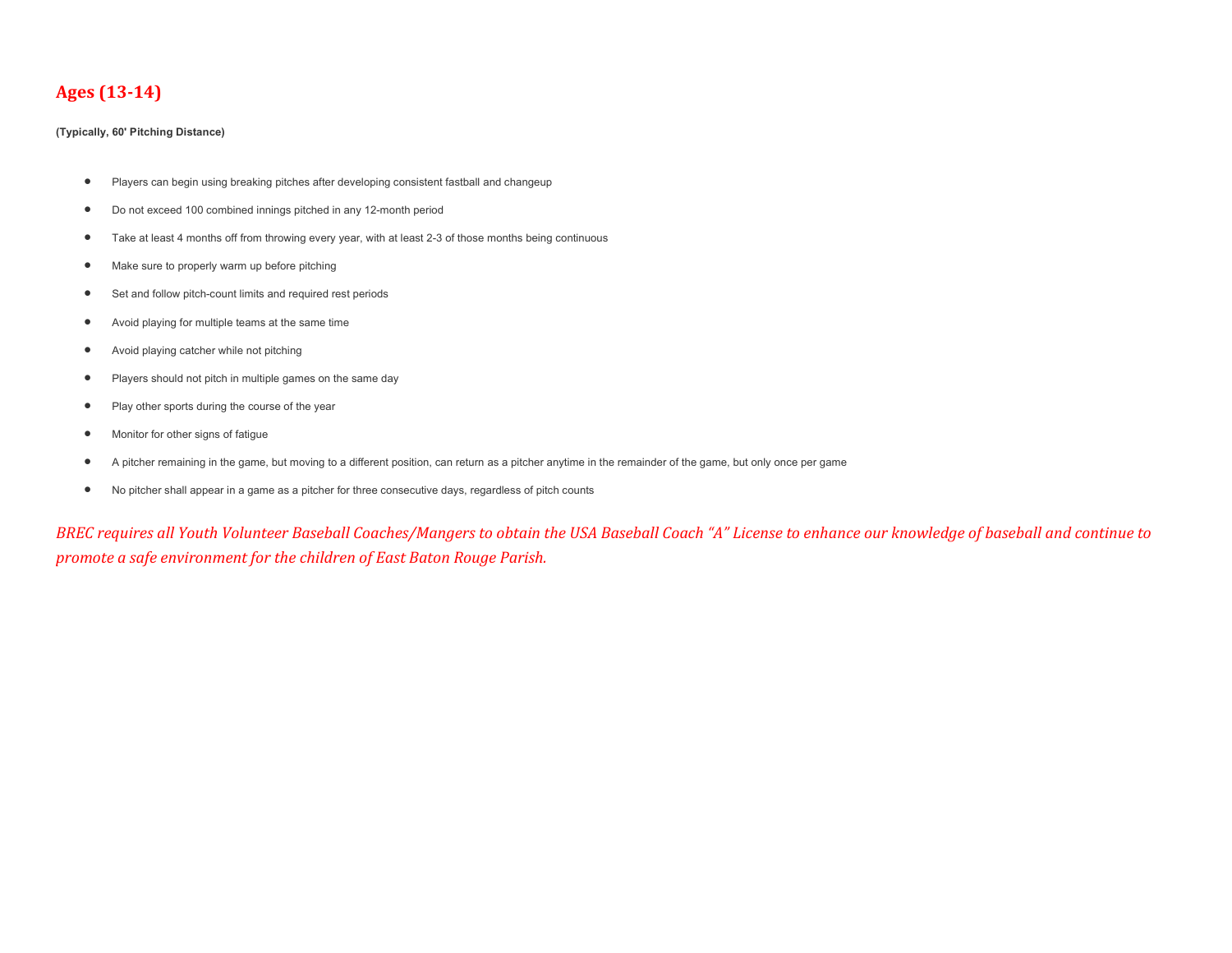#### *USA Baseball Coaches "A" Certification*

*Culture, Safety, and Awareness*

#### *Requirements to Obtain an "A" Certification:*

- *Confident Baseball Coach Course*
- *Abuse Awareness Course*
- *Pitch Smart Course*
- *First Aid Course*
- *"A" Certification Code of Conduct*

#### *Benefits of Obtaining an "A" Certification:*

- *Further the game of baseball through yearly coaching education.*
- *Become a better coach through continual learning and development, both on and off the field.*
- *Create a better experience for baseball athletes through understanding leadership fundamentals.*
- *Promote a safe and positive environment for long-term development of athletes, both personally and athletically.*
- *Be able to better recognize and respond to health and safety issues and other instances of emotional and physical misconduct.*
- *Listed in the user search feature of the USA Baseball Develops website as a Certified Coach.*

#### *Topics Covered:*

- *Health and Safety*
- *Creating a Positive Environment*
- *Arm Safety for Pitchers*
- *Recognizing and Responding to Misconduct*

#### *Coaches who have completed an "A" Certification have demonstrated the following:*

- *Knowledge in ways to create a more positive impact on each of their players.*
- *Knowledge of general health and safety, including common baseball injuries.*
- *Knowledge of the importance of creating a positive atmosphere and keeping the integrity of the game.*
- *Understanding of how to recognize and respond to any misconduct, and how to create a safe environment for all players, coaches, parents, and umpires.*
- *Understanding and agreement with the principles of the Pitch Smart program and general arm care for pitchers.*

#### *Cost:*

• *"A" Certification is free of cost. To begin your courses and complete your "A" Certification, click the button below.*

# **GET STARTED**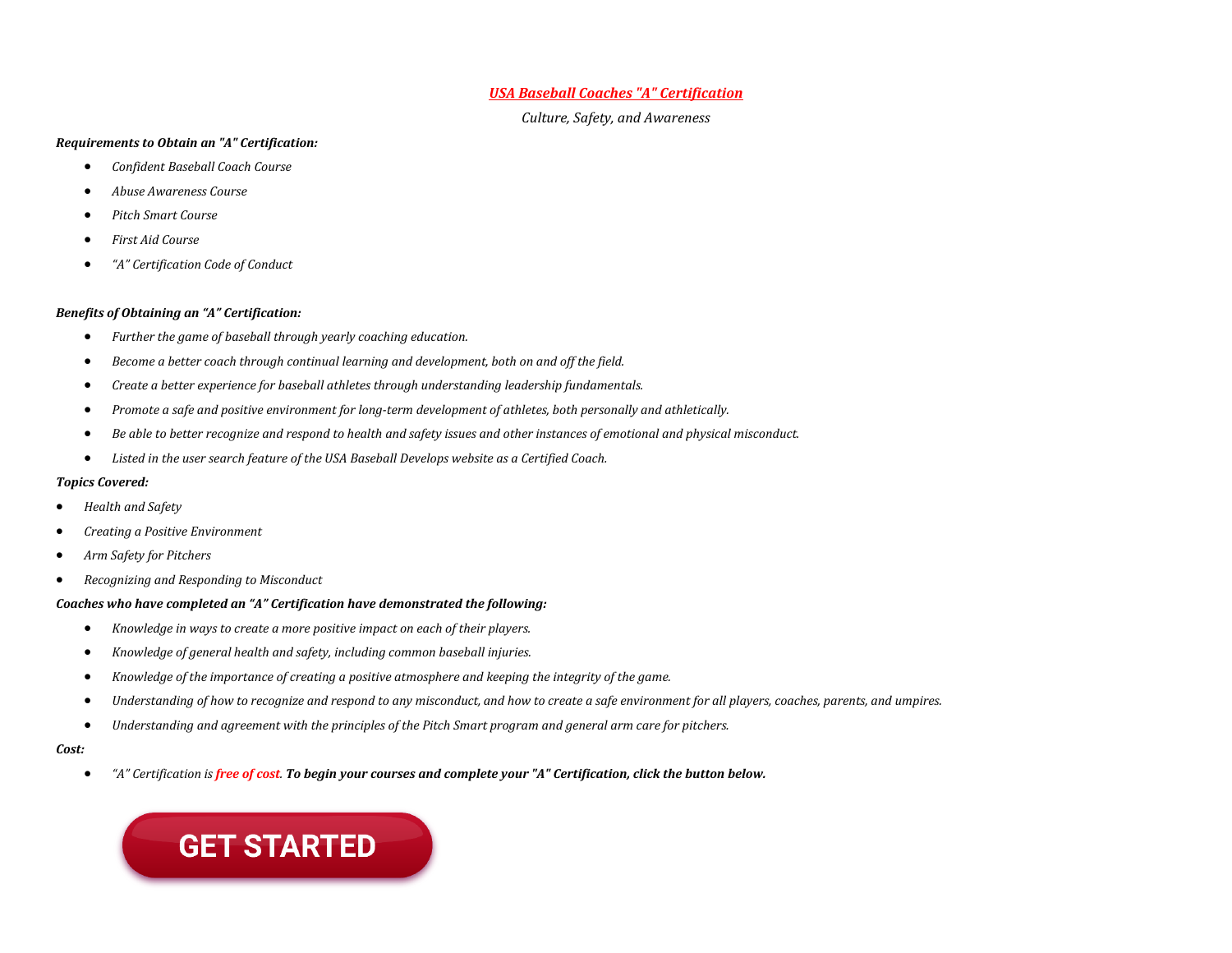*BREC requires all Youth Volunteer Baseball Coaches/Mangers to obtain the USA Baseball Coach "A" License to enhance our knowledge of baseball and continue to promote a safe environment for the children of East Baton Rouge Parish.* 

# **Maximize Performance**

## **Proper pitching mechanics**

A description of proper pitching biomechanics can be found **[here](https://www.usabdevelops.com/USAB/Blog/Advanced_Biomechanics_Pitching.aspx)**.

## **Relationship between pitch velocity, performance, and injury**

High velocity can attract the eyes of college and professional scouts, however the relationship between velocity and performance in Major League Baseball is relatively weak. On the other hand, the relationships between increased velocity and increased elbow stress and elbow injury are strong. Pitchers should maximize their performance and safety by optimizing their mechanics and including a variety of off-speed pitches. Having more pitches in a player's repertoire can help them to become a well-rounded pitcher, and potentially decrease the risk of injury associated with throwing high velocity fastballs.

## **Weighted ball throwing programs**

Weighted ball throwing affects pitching mechanics and joint stress. Weighted ball programs may lead to increased pitch velocity but throwing heavier weighted balls might also increase the risk of injury. Because of the increased risk for injury, pitchers should be cautious about weighted ball programs. The best way to use weighted balls is to implement them as part of an overall pitcher training program. An overall program combines the workload from all throwing (bullpens, pitches in game, warmup throws, weighted balls, long toss, etc.). If you view weighted ball training as a "magic shortcut," there is a high chance of injury.

#### **Long toss and interval throwing programs**

Flat-ground throwing is commonly used for training and rehabilitating baseball pitchers and position players. Flat-ground distances in throwing programs vary from pitching distance to maximum possible distance, can be "on a line" or with arc, and can be with or without crow-hop footwork. Ball velocity and elbow torque may increase as throwing distance is increased and in some situations are more than the magnitudes in actual pitching. However, such increases in ball velocity and elbow torque are not seen when flat ground throwing is without a run-up or is with a pitching motion. Pitching at reduced effort is also part of an "interval throwing program." In general, pitching with 50% effort produces about 75% of maximum ball velocity and elbow torque, and 75% effort correlates to about 90% of ball velocity and elbow torque. It may be helpful to incorporate a radar gun with initial reduced effort throwing to better judge the "feel" of 50% effort.

## **Strength and conditioning for baseball pitchers**

Total-body strength and quality movement patterns are crucial for pitching performance. Exercise prescription plays a major role in both. Exercising in multiple planes of movement builds the body's resilience to fatigue and thus can help prevent injury. An effective, balanced pitching development program should be designed following a few umbrella concepts: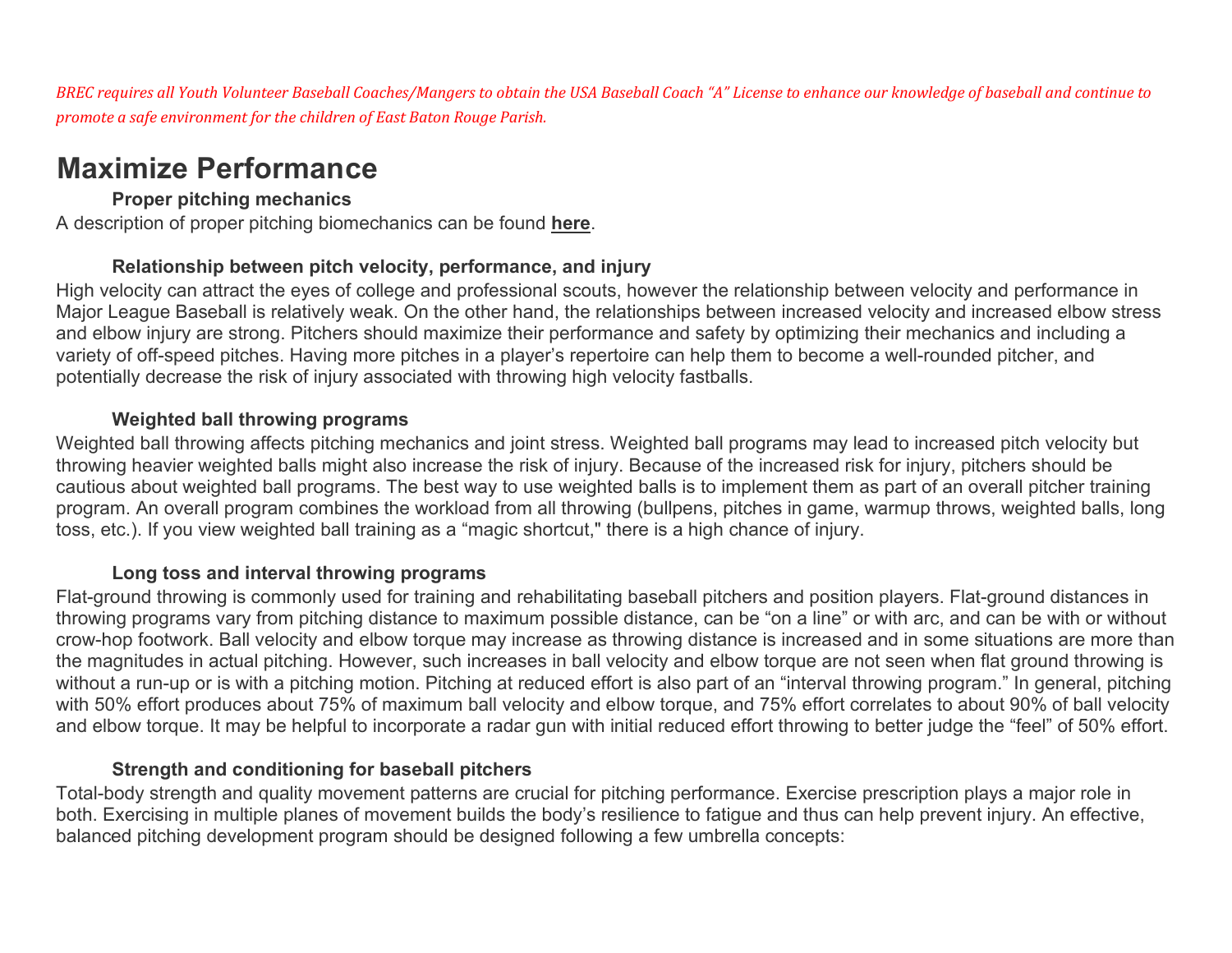- Ground-based, multi-joint movements are preferred over seated or machine-based exercises. Players should focus on body weight mastery and technique before adding external load.
- A focus on lower-body exercises in all directions (*e.g.,* forward, lateral, and reverse lunges) and inclusion of different types of standing single- and double-leg hamstring work should be considered.
- Unilateral exercises are encouraged over bilateral exercises (*e.g.,* pistol squat or rear foot elevated squat are superior to a bilateral back squat).
- Pull to press ratio (the ratio of pulling to pressing movements) is a preventative approach to maintain muscular balance and posture. The in-season recommendation is a 2:1 ratio (3:1 in the off-season) made up of 1 horizontal plane exercise (*e.g.,* inverted row), 1 vertical plane exercise (*e.g.,* lat pull down), and 1 pressing exercise (*e.g.,* dumbbell bench).
- Avoid exercises like *heavy* overhead press, bench press and bicep curls.
- Shoulder stabilizer muscles like the serratus and the rotator cuff muscles should be challenged with different types of light load and movements (*e.g.,* isotonic weights, tubing and even manual or partner exercises).
- Challenging the core in multiple directions with planks, side planks, glute bridges and medicine ball throws will ensure that the pitcher can use the whole body in an efficient manner.
- A comprehensive, balanced pitcher program also includes exercises that maintain joint health, function, and mobility. These exercises can include some end-range joint stretching/holding, breathing techniques, running mechanics, and conditioning activities.

Players should work with a Registered Strength and Conditioning Coach to create a balanced program with the above elements included.

#### **Nutrition to maximize performance**

Nutrition is a key element in the success of the athlete. It is the fuel for the movement of the body and the fuel for recovery from performance. A balanced diet supports muscle growth, healing from injury, a healthy immune system and more. Focus should be placed on a wide variety of wholesome foods from carbohydrates, proteins, and fats to meet energy demands placed on the body. In addition to maintaining a balanced diet, players should ensure to hydrate regularly, and should focus on water as their main method of hydration.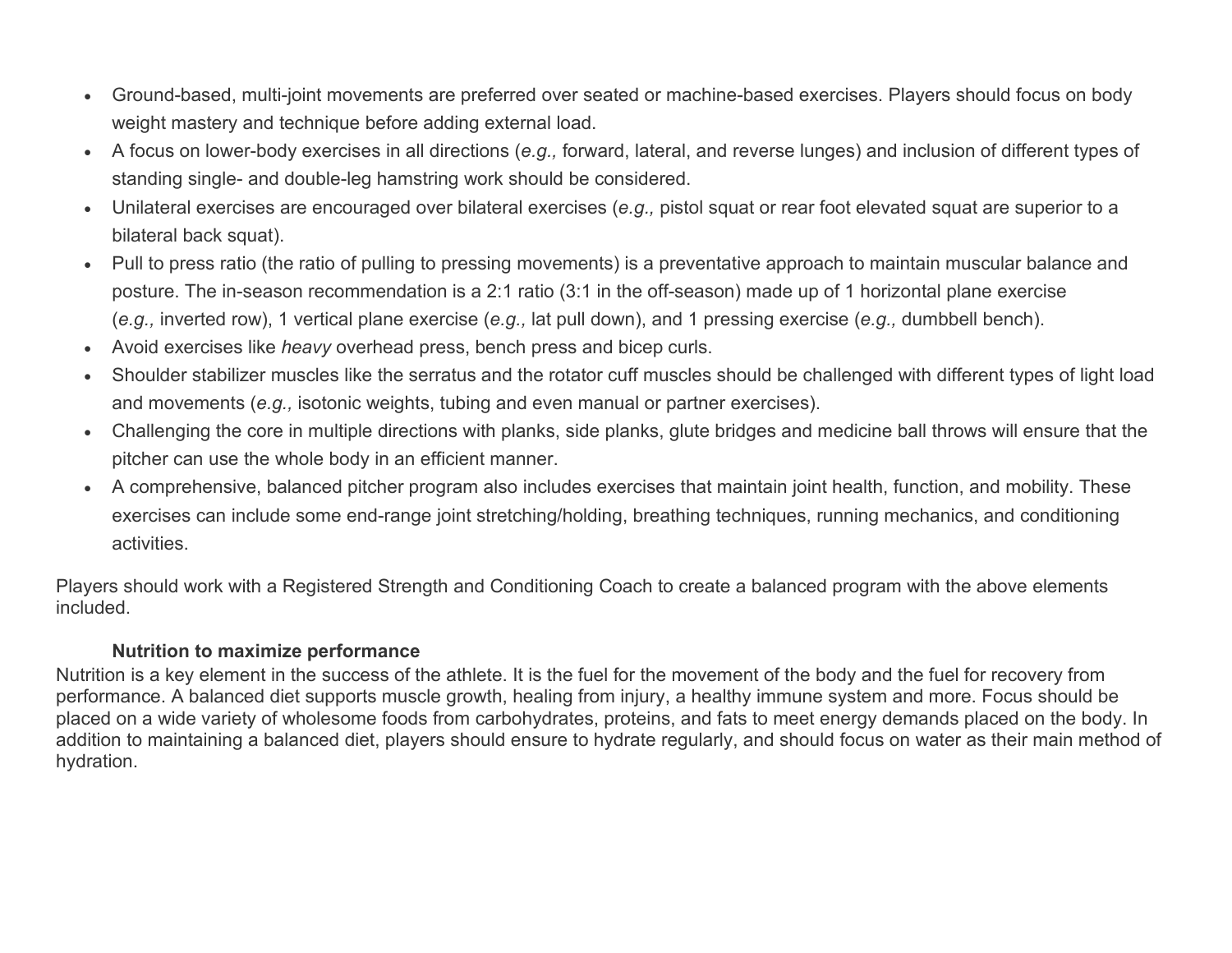# **Risk Factors for Injury Overuse and fatigue**

By far, the biggest risk factor for pitchers is overuse and fatigue. Compared to healthy teammates, adolescent pitchers who undergo elbow or shoulder surgery were 36 times more likely to have routinely pitched with arm fatigue. Pitching mechanics, such as hip-toshoulder separation and forward trunk tilt, change as players become fatigued. Numerous studies have shown that pitching too many months, pitching too many innings, pitching too deep into games, violating pitch count recommendations and acute spikes in workload significantly increase the risk of injury. Pitchers should avoid pitching on consecutive days. Follow Pitch Smart guidelines to succeed and stay on the field.

#### **Showcases**

A showcase can be a terrific opportunity for young players to demonstrate their skills for college coaches and professional scouts. However, pitching in a showcase during the offseason can be particularly hazardous, especially if a pitcher does not have his arm in proper pitching shape. Pitchers should treat these appearances as they would any other game for purposes of daily, weekly, and annual pitch count limits. Furthermore, they should avoid the temptation to overthrow to light up the radar gun to make a favorable impression.

## **Throwing curveballs and sliders at a young age**

Young pitchers who throw curveballs and sliders may experience more elbow or shoulder pain. However, field studies have not shown increased risk of elbow or shoulder injury with throwing curveballs. Furthermore, the curveball produces similar or even less force, torque and muscle activity about the elbow and shoulder than the fastball does. Hence, pitchers should learn good fastball mechanics and proper arm slot first before introducing breaking balls.

## **Pitcher-catcher athletes**

At any level, a pitcher should not also be a catcher for his team as the combination of these two positions results in far more throwing than is required at other positions. Pitchers who also played catcher were three times more likely to suffer a major arm injury than pitchers who did not also play catcher.

# **Velocity**

Injuries are more likely when there is more stress placed on the body. Higher velocity throws place more stress on the shoulder and elbow, and pitchers who throw with greater velocity than other players their age should be particularly careful to follow Pitch Smart guidelines. It is important that all players establish proper mechanics and throwing technique before trying to increase their velocity.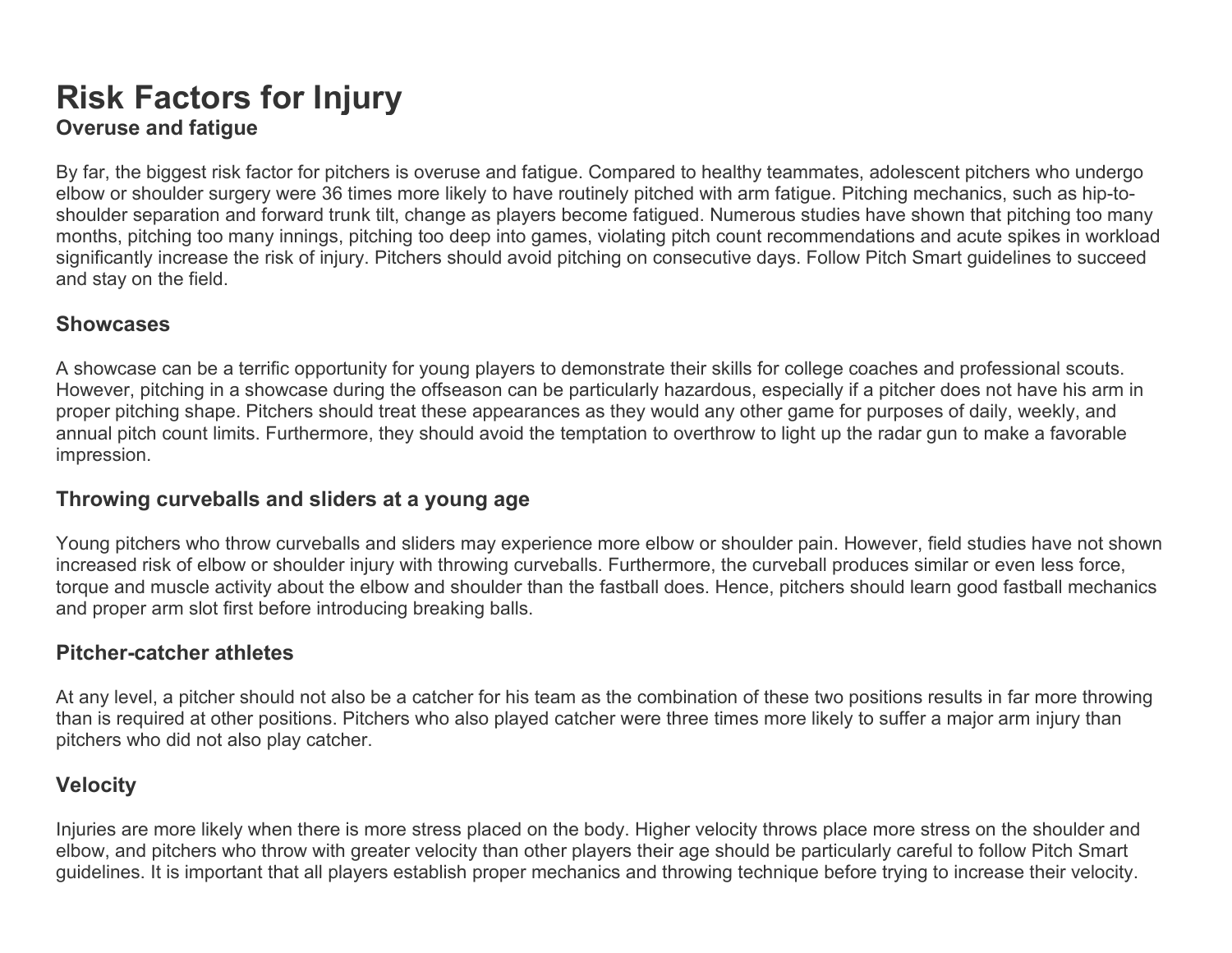# **Mound height and pitching distance**

Youth baseball pitching mounds vary from flat ground to 10-inch-high adult mounds. One study found less stress on the throwing arm when pitching from flat ground, but two other studies found no such difference. Both variations are thus likely acceptable. Pitching distance is another important consideration. In some communities' young players transition directly from 46-feet pitching distance to adult 60.5-feet pitching distance, whereas other communities include leagues with an intermediate distance (such as 50 or 54 feet). Shoulder force increases with pitching distance, so inclusion of intermediate pitching distance leagues while adolescent pitchers work up to the adult distance is preferred.

# **Single-sport (baseball) specialization**

Many youths and adolescent players choose to not play any other sports and focus solely on baseball to improve their skills and to make themselves more competitive. However, focusing just on baseball year-round may increase the risk for injury. Several retrospective studies of professional baseball players have demonstrated that those players who specialized in solely baseball prior to high school have higher rates of injury. It is thus recommended that single-sport specialization be delayed at least until high school and preferably until college, although all athletes should maintain baseball-specific strength and conditioning in the offseason, such as maintaining shoulder range of motion as well as the strength and endurance of the muscles within the core and around the shoulder blade.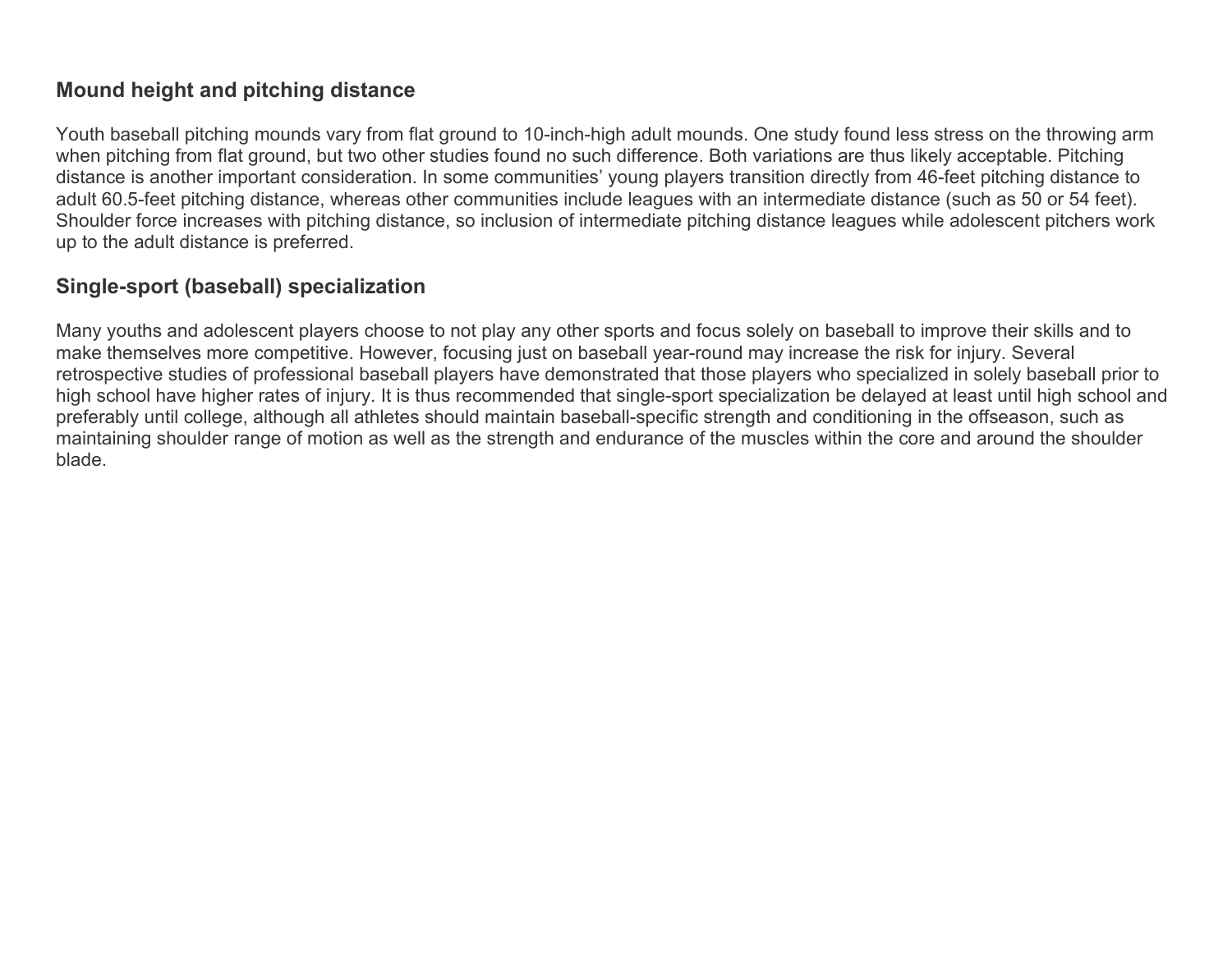#### **BREC YOUTH BASEBALL RULES & BYLAWS**

#### **EQUIPMENT, GAME LOCATION(S) AND FIELD SPECIFICATIONS**

| <b>Playing</b><br><b>Segment</b>                           | <b>Ball Type</b>                                                                                  | <b>Mound Distance</b> | <b>Base Path</b> | <b>Foul Line</b> | <b>Center Field</b> | <b>Game Location(s)</b>                                            |
|------------------------------------------------------------|---------------------------------------------------------------------------------------------------|-----------------------|------------------|------------------|---------------------|--------------------------------------------------------------------|
| 10U                                                        | <b>Rawlings RLLB</b><br><b>Little League</b><br><b>Baseballs</b><br>(Tournament<br><b>Grade</b> ) | 46'                   | 65'              | <b>180'</b>      | 200'                | <b>OAK VILLA</b><br>and/or<br><b>CENTRAL SPORTS</b><br><b>PARK</b> |
| 12U                                                        | <b>Rawlings RLLB</b><br><b>Little League</b><br><b>Baseballs</b><br>(Tournament<br><b>Grade</b> ) | 50'                   | 70'              | 215'             | 225'                | <b>OAK VILLA</b><br>and/or<br><b>CENTRAL SPORTS</b><br><b>PARK</b> |
| 14U                                                        | <b>Rawlings RLLB</b><br><b>Little League</b><br><b>Baseballs</b><br>(Tournament<br><b>Grade</b> ) | 60'6"                 | 90               | 275'             | 295'                | <b>OAK VILLA</b><br>and/or<br><b>CENTRAL SPORTS</b><br><b>PARK</b> |
| <b>Girl's Fast</b><br>Pitch<br><b>Softball</b><br>$(8-12)$ | 11 in Fast-Pitch<br><b>Practice Softballs</b>                                                     | 35'                   | 60'              | <b>Varies</b>    | <b>Varies</b>       | <b>OAK VILLA</b><br>and/or<br><b>CENTRAL SPORTS</b><br><b>PARK</b> |

**All foul line and center field distances will be no less than the minimum distance listed.**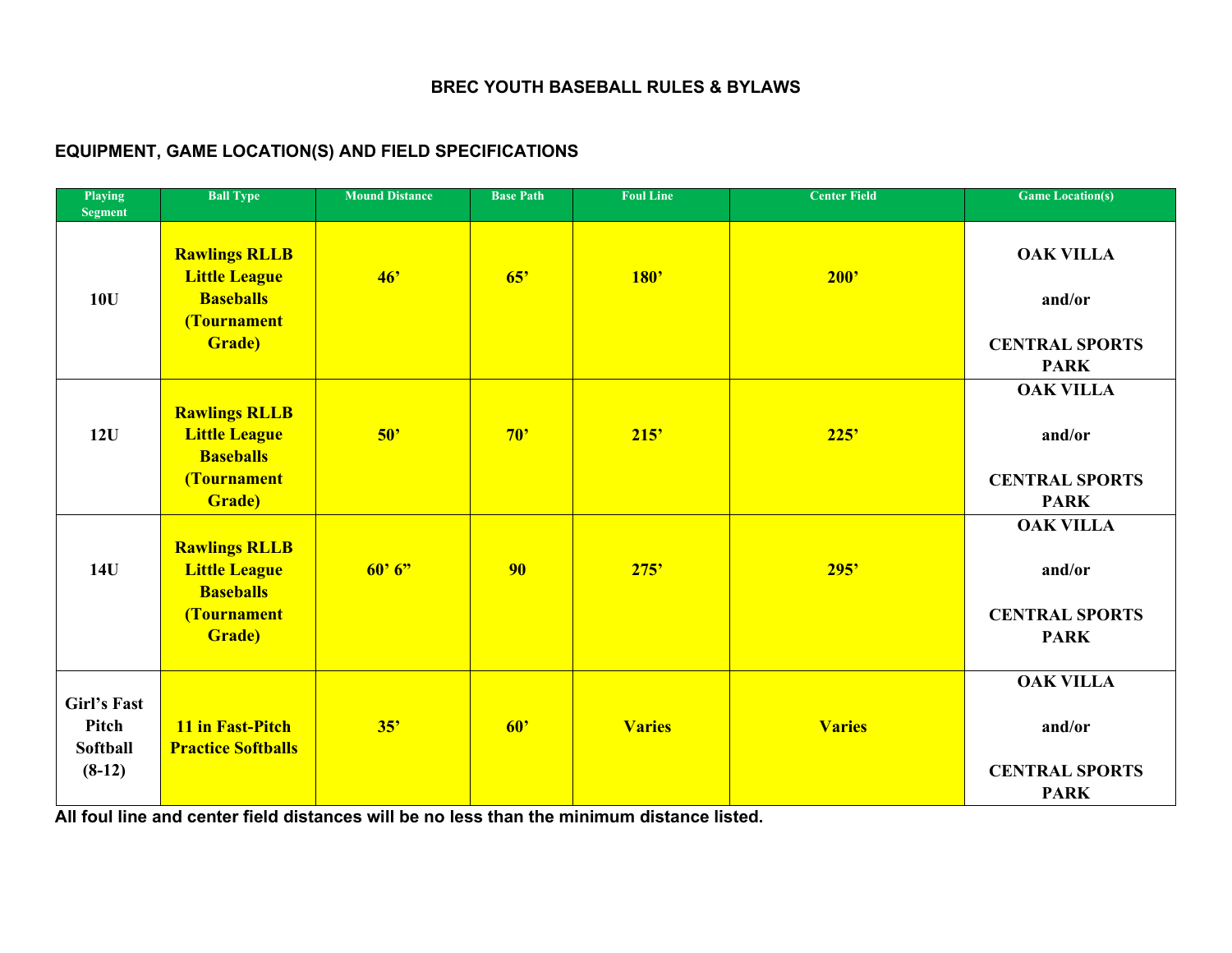#### **GAME STRUCTURE**

| <b>Playing Segment</b> | <b>Game Length</b>       | <b>Innings</b> | <b>Extra Innings</b> | <b>Max Runs Scored</b><br>Per Inning | <b>Visits to Mound Per Inning Before</b><br><b>Pitcher is Removed from Mound</b> | <b>Run Rule</b>                                                       |
|------------------------|--------------------------|----------------|----------------------|--------------------------------------|----------------------------------------------------------------------------------|-----------------------------------------------------------------------|
| 10U                    | <b>1 hour 20</b><br>mins | 6 <sup>1</sup> | <b>None</b>          | $\overline{7}$                       | $\overline{2}$                                                                   | 15 runs after 4 innings; $3 \frac{1}{2}$ if the<br>home team is ahead |
| 12U                    | <b>1 hour 20</b><br>mins | 6 <sup>1</sup> | <b>None</b>          | $7\overline{ }$                      | $\overline{2}$                                                                   | 15 runs after 4 innings; $3 \frac{1}{2}$ if the<br>home team is ahead |
| <b>14U</b>             | <b>1 hour 20</b><br>mins | 6 <sup>1</sup> | <b>None</b>          | $\overline{7}$                       | 2 <sub>1</sub>                                                                   | 15 runs after 4 innings; $3 \frac{1}{2}$ if the<br>home team is ahead |

League games shall be six innings maximum. No inning shall begin after 1 hour 20 minutes. If a tie exists after six innings of play, or at the end of regulation *time, the game will remain a tie. THERE WILL BE NO EXTRA INNINGS DURING THE REGULAR SEASON.*

#### **BREC CONTEST LIMITS**

**Season:** A team can be granted a **minimum of eight (8) games and a maximum of twelve (12) games for each league**. **City Tournaments:** Only the Top 4-6 teams from each league will be granted playoff privileges on the discretion of BREC Athletics Department. **All – Star Game:** If Applicable, all divisions will be granted All- Star Game privileges for youth selection privileges, on the discretion of BREC Athletics Department and ball field availabilities. All All-Star Games should be played mid-season and/or after the season has ended. Coaches from each team will be able to select 1 player from each team, after the players are selected BREC Athletics will select the rest of the participants from statistics taken during the course of the year.

#### **GAME TIME**

- 1. Games can begin with 8 players, the Official, Recreation Manger, and/or Center Supervisor will determine a forfeited game.
- 2. We suggest teams should be at the game site 45 minutes before game time. Games can start 30 mins ahead of time if both teams are present.
- 3. Team Line-Ups. Team line-ups are due to the official scorer fifteen minutes prior to the scheduled game time. If the line-up is not in place by game time, a forfeit will result. **This is the responsibility of the coach/captain of each team.**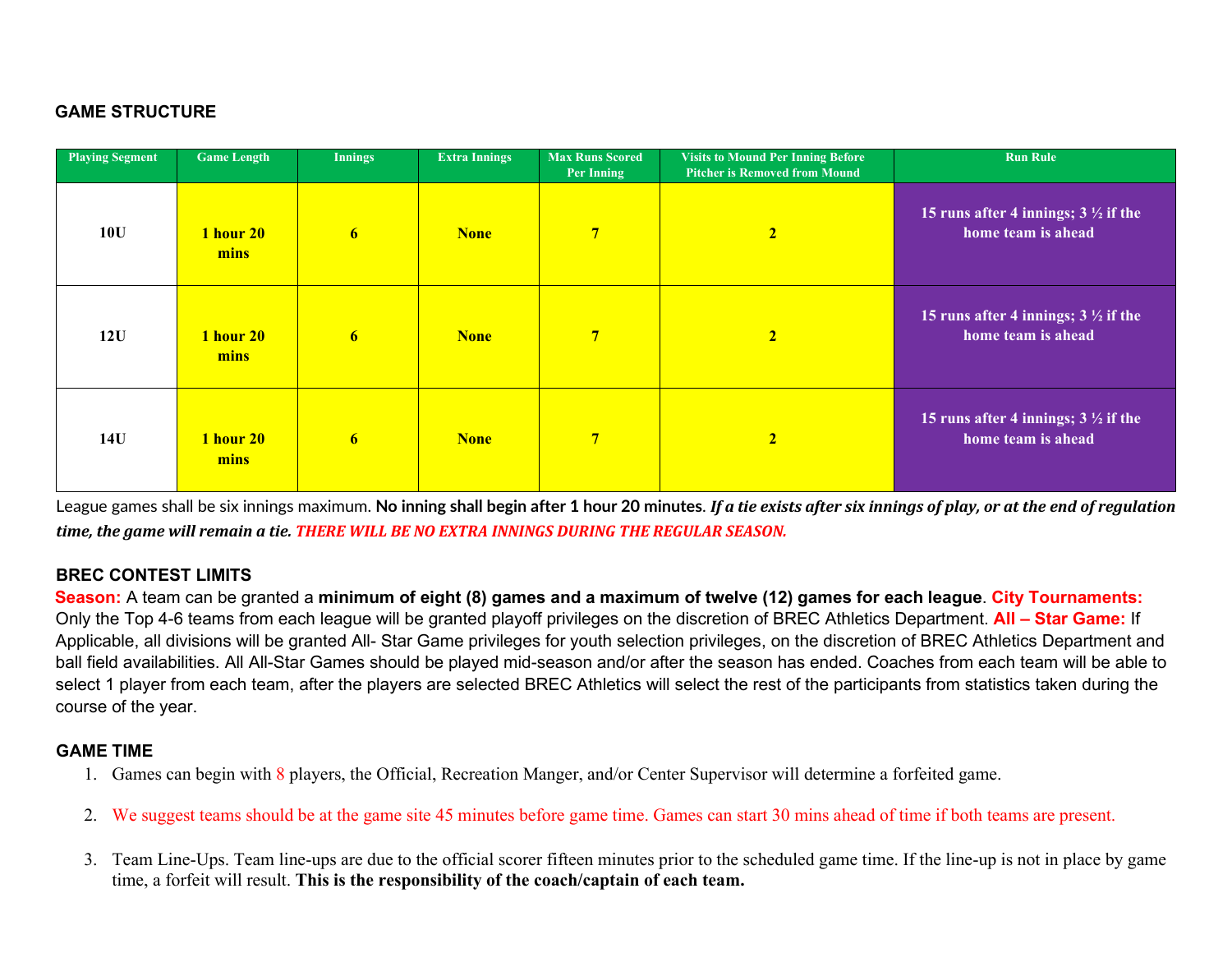#### **AGE DIVISIONS**

**Double A - 10U** - Minimum Age requirement for participant will be 7 years of age by start of season. Any player who has not reached his or her **11th** birthday on or before **May 1, 2022**, is eligible to play.

**Triple A - 12U** - Any player who has not reached his or her **13th** birthday on or before **May 1, 2022,** is eligible to play.

**Majors - 14U** - Any player who has not reached his or her **15th** birthday on or before **May 1, 2022,** is eligible to play.

#### *GOVERNING RULES*

#### *Games shall be played under the official Louisiana High School Athletic Association/Perfect Game Baseball Rules and/or specific changes for local situations as follows.*

#### **PLAYER/TEAM ELIGIBILITY**

A. The number of players to be signed and carried by each team shall not exceed **15** players, nor be less than **10** players per team.

B. Each player must be on their roster to be eligible for play.

C. Registration fee for the league is  $\frac{1}{2}$  per team and must be turned in to BREC's Athletic Department with the complete team packet by the deadline date established each season. Schedules will be listed on [www.webtrac.brec.org](http://www.webtrac.brec.org/) under Leagues Search and your Age division.

D. Coaches must turn in a completed player contract for each player on their roster. A recent photograph copy of the original birth certificate and a recent photo of the player must accompany this contract, **double sided on one sheet of paper**.

1. In case of an age eligibility question the coach must be able to present an original birth certificate within 72 hours. If the original is not presented the player will automatically be suspended until the birth certificate is produced.

E. Players will not be permitted to sign with a team after the deadline date (After the fourth **(4) scheduled playing date**) established yearly.

All Non-athletes/coaches are responsible to see that their team meets all eligibility requirements. If a player is found to be ineligible prior to the start of a sanctioned competition, the player will be expelled from the competition and the team will continue. If a player is found to be ineligible after the competition has started, the player will be expelled from the competition and the team will forfeit all games in which the ineligible player was listed on the official score sheet. The team may continue to participate, if applicable, without the expelled player.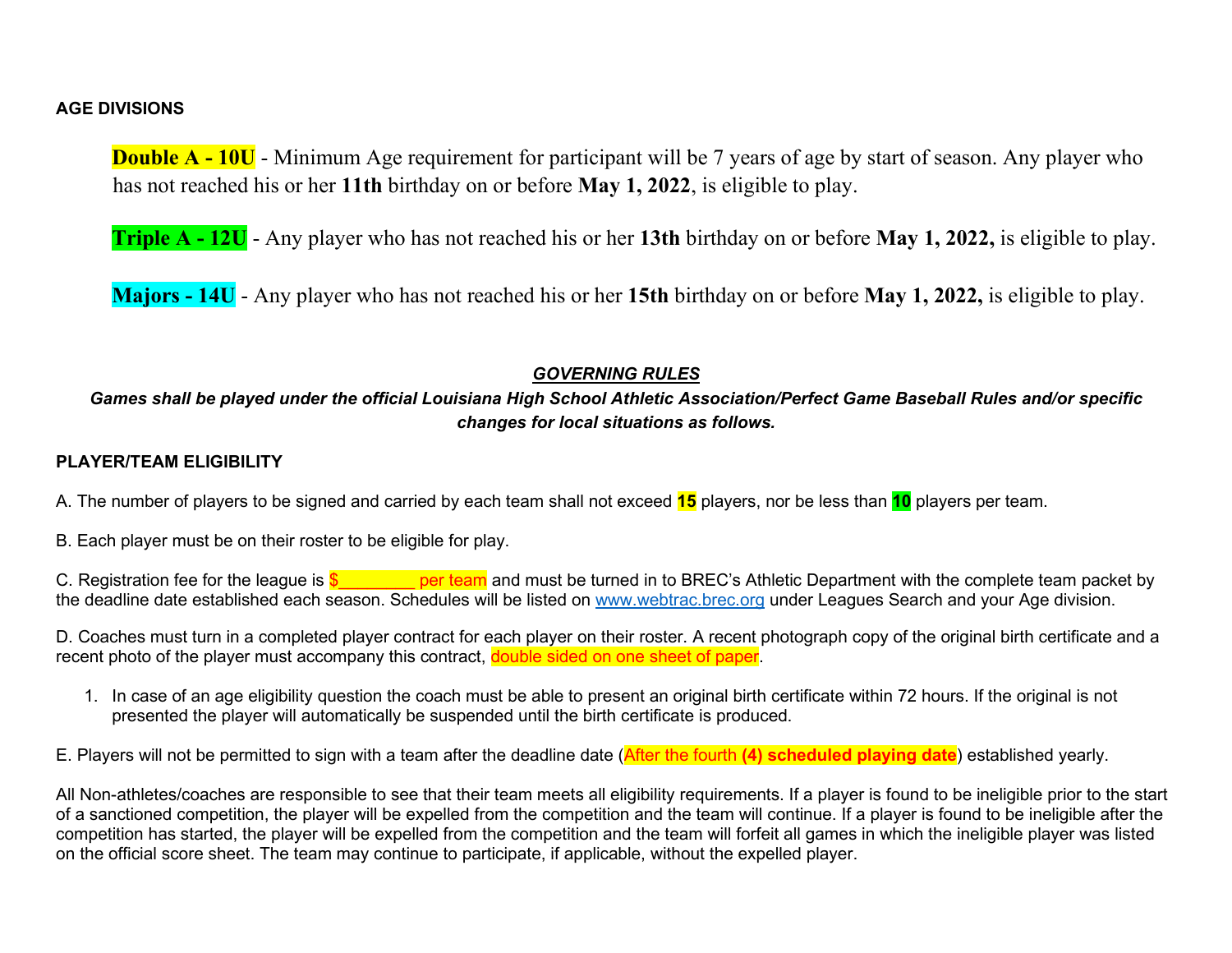F. Players will be allowed to play in more than one (1) BREC league within the Youth Baseball program, but **players may not play on more than one team per league per season.** *Example: BR Heat organization has two organizational teams in (12-13) (Recreational & Premier). The Heat wants Peter to play in the Premier and Recreational divisions for more training, in the same (12-13) division. BREC Athletics Department will not grant this to the organizations due to competition of play. No Premier player can play in a Recreational division of the same age within a given season, if listed on a premier roster during the season.*

G. All games in which an ineligible player has played will be forfeited.

H. Additions to the roster must be in by Friday before 12:00 noon to play the next week. No additions except for hardship will be taken after the fourth (4) game of the season.

I. Players of younger division age may play/participate in older divisions, but an older division age player may not play in the younger divisions.

J. Player Post-Season Eligibility: Any player on your roster must play in at least 2 regular season games of their scheduled league games for the regular season. If not, he or she will be deemed ineligible for any post-season games.

K. If a team has an out of state tournament scheduled on Saturday and/or Sunday conflicts with BREC scheduled baseball game(s), it shall be permitted, by mutual agreement of the opposing coach/manager/organization, to reschedule the baseball game(s) on a weekday during the same week provided it is not a league tournament game. If it is a league tournament game, it shall require approval of both BREC Athletics and the opposing coach/manager/organization to reschedule the game on an earlier date. In either case, the opposing coach/manager/organization shall be allowed to honor this playing date change without penalty.

#### *General Baseball Rules*

#### **1. Teams who violate the Pitch Count Limits and Required Rest recommendations will have to forfeit game.**

- 2. League games shall be six innings maximum. No inning shall begin after 1 hour 20 minutes. If a tie exists after six innings of play, or at the end of regulation time, the game will remain a tie. THERE WILL BE NO EXTRA INNINGS OTHER THAN IN PLAYOFF COMPETITION.
- 3. The new inning begins when the 3rd out is made from the previous inning.
- 4. At the end of regulation time. 1 hr. and 20 minutes should an inning be in progress, the inning will be completed. If the home team is ahead after the visiting team has made 3 outs when regulation time has expired, the game is over; however, if the home team is behind when regulation time has expired, the home team will get to bat.
- 5. If for any reason a team cannot field eight (8) uniformed players at scheduled game start time, that team shall forfeit by a score of 7-0. Teams that play with only (8) players will suffer 1 out in the 9th batter position every time through the lineup.
- 6. No Metal Spiked Cleats are allowed. any player wearing metal cleats will be ejected from the game as well as the team manager.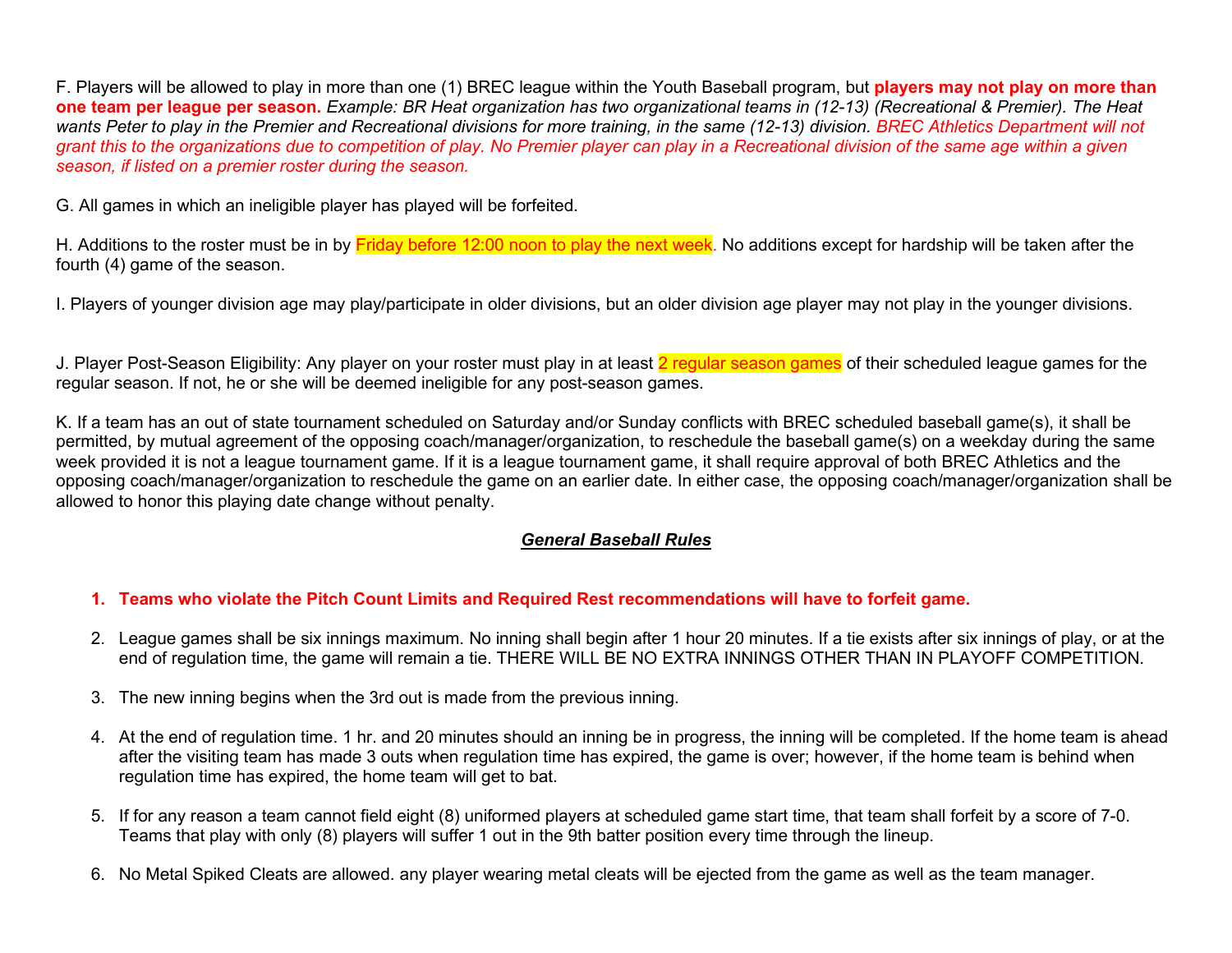- 7. The Infield Fly Rule will be observed.
- 8. If a runner slides, he or she must slide directly into the bag.
- 9. If a manager or Coach is ejected from a game, he is suspended from any coaching responsibility at minimum for the remainder of that game AND his next game. Immediately following an ejection, the manager or coach will proceed to the parking lot for the remainder of that game. The manager will notify BRPD on duty and/or BREC Athletics of all violations within 24 hours. BREC Athletics will notify the manager if the suspension needs to be longer.
- 10. If a player is ejected from a game, it is mandatory that he/she seats out the next game. The manager will notify the Recreation Manger on duty, BREC Athletics of all violations within 24 hours. BREC Athletics will notify the manager if the suspension needs to be longer.
- 11. Catchers must be properly equipped and will be limited to catching a maximum of 4 innings per game per day. No limit for the week.
- 12. Courtesy runners may be used for pitchers and catcher only. These players must have played the pitcher or catcher position in the previous inning. The player who made the last out will be the courtesy runner. (Catcher-mandatory with 2 outs)
- 13. All divisions will be open bases and runners may advance when the umpire put the ball in play.
- 14. Runners are never required to slide, but if a runner elects to slide, the slide must be legal.
- 15. If a tag play is imminent, the runner should slide or seek to avoid contact. Jumping over a player is not considered avoiding contact.
- 16. No player can initiate malicious contact. It is the umpire's judgment call that determines whether the contact is malicious.
- 17. PENALTY: The player initiating malicious contact is removed from the game. Note: There can be a collision where both players go head over heels that is not malicious contact. The key for malicious contact is intent. Umpires must ask themselves when making the call, "Did the runner deliberately or intentionally run into the fielder to break up the play or cause harm to the fielder?" If the answer is yes, then you have malicious contact, if the answer is no, then it is a clean play, and you have nothing. Umpires must be careful when making this call to avoid ejecting players if the intent is not there. Keep in mind that the younger ages are just learning the game, and sometimes there is contact by the runner not sliding and running into the catcher. Remember, the key word is intent.
- 18. If a defensive player is obstructing the runner (judgment call by the umpire), contact by the runner is not illegal unless it is malicious.
- 19. **10U Only** Runners may only advance one base on a passed ball unless the defense makes a play on the runner. Then play returns to live ball status.
- 20. **10U Only** Dropped 3rd Strike rule does not apply. Batter is out. Base runners can steal on a dropped 3rd strike.
- 21. All teams in 10U & 12U must bat entire roster/line up with free substitutes. **As a courtesy, teams shall report all substitutions to the home plate umpire who will inform scorekeepers**.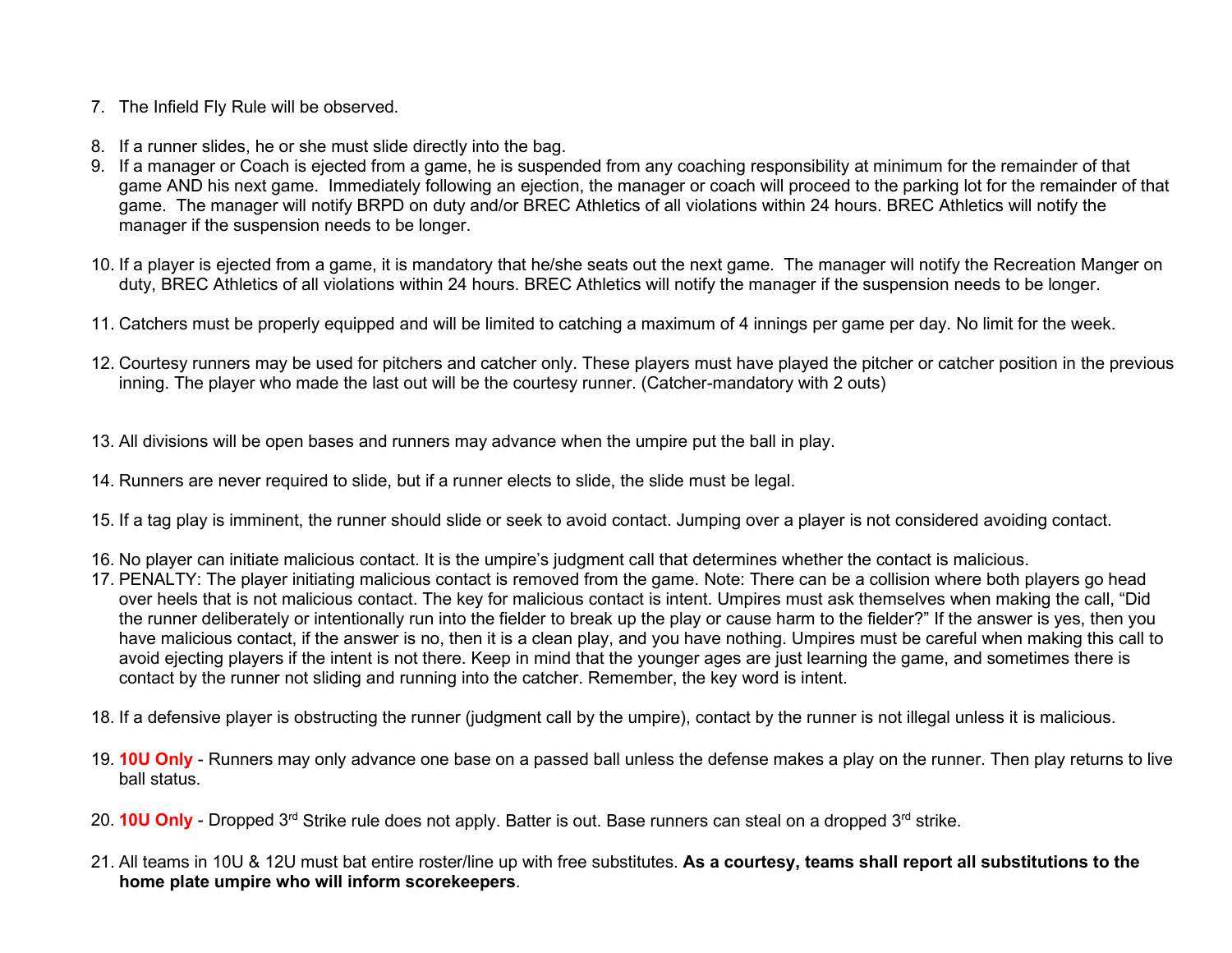#### 22. PENALTY FOR USING AN ILLEGAL OR ALTERED BAT

- a. The batter is declared out; runners may not advance on a batted ball; the bat is ejected from the game; and further use of any illegal bat by any player on this team will require ejection of the player; and manager.
- 23. COURTESY RUNNERS
	- a. Courtesy runners for either the pitcher or catcher are optional. A courtesy runner is exactly what it says it is, A COURTESY RUNNER, not a substitution. The courtesy runner will be the last player record out.
- 24. BETWEEN INNINGS
	- a. A maximum of two minutes, or five warm-up pitches, will be allowed between innings with the time beginning following the third out. The umpire shall keep time. Automatic strikes may be called on offensive teams not ready and automatic balls may be called on defensive teams not ready after the umpire has directed teams to play. If an injury requires an emergency pitching change, the new pitcher will have 8 pitches maximum for warm-up (game clock will not stop, unless the injury was severe enough to require medical attention on the field).
- 25. DUGOUTS AND FIELD
	- a. A maximum of four adult coaches per team are allowed on the field and in the dugouts, this includes the scorekeeper, it is not 4 adult coaches and the scorekeeper. Only two coaches are allowed outside the dugout at any time. Absolutely no glass and/or seed items are allowed in the dugout or in any of the parks. Team water coolers are allowed, unless already provided by BREC. Teams must pick up trash and debris in the dugout prior to departure from any game. Aside from the adult coaches, no parent, or anyone associated with the team, unless approved by Recreation Manger and/or Center Supervisor, will be allowed in the dugout or on the field. Dugouts are first come, first served.
- 26. WARM-UPS
	- a. All team warm-ups will be done in specified warm-up areas or in the outfield of a ball field. Absolutely no infield practice on any field; No pitching practice allowed on any ball field mound. There will be no infield practice allowed before a game. A coach may hit ground balls or fly balls to his players in the outfield grass behind 1st & 3rd base provided the start time of the game is not delayed.
- 27. DEFENSIVE CONFERENCES/PITCHING MOUND VISITS
	- a. Pitching mound visits will remain 2 per inning, with a second visit to the same pitcher in the same inning resulting in a pitching change
- 28. NO SLASHING FOR AGES **12U AND BELOW**
	- a. Penalty, on the first offense, if a batter squares to bunt and then swings at the pitch, (with or without base-runners), the batter is out; if there are base-runners, they go back to their bases, and the head coach is ejected from the game. There are no "warnings" regarding slashing.
- 29. INTENTIONAL WALKS
	- a. Head Coach or catcher may direct the umpire that they want to intentionally walk a batter. No pitches need to be thrown. This is a dead ball scenario.
- 30.
- 31. 3 completed innings or 2  $\frac{1}{2}$  innings if the home team is winning constitutes a completed game, if suspended due to weather. If game is called during the  $4<sup>th</sup>$  inning, revert to the last full inning unless home team is batting and winning.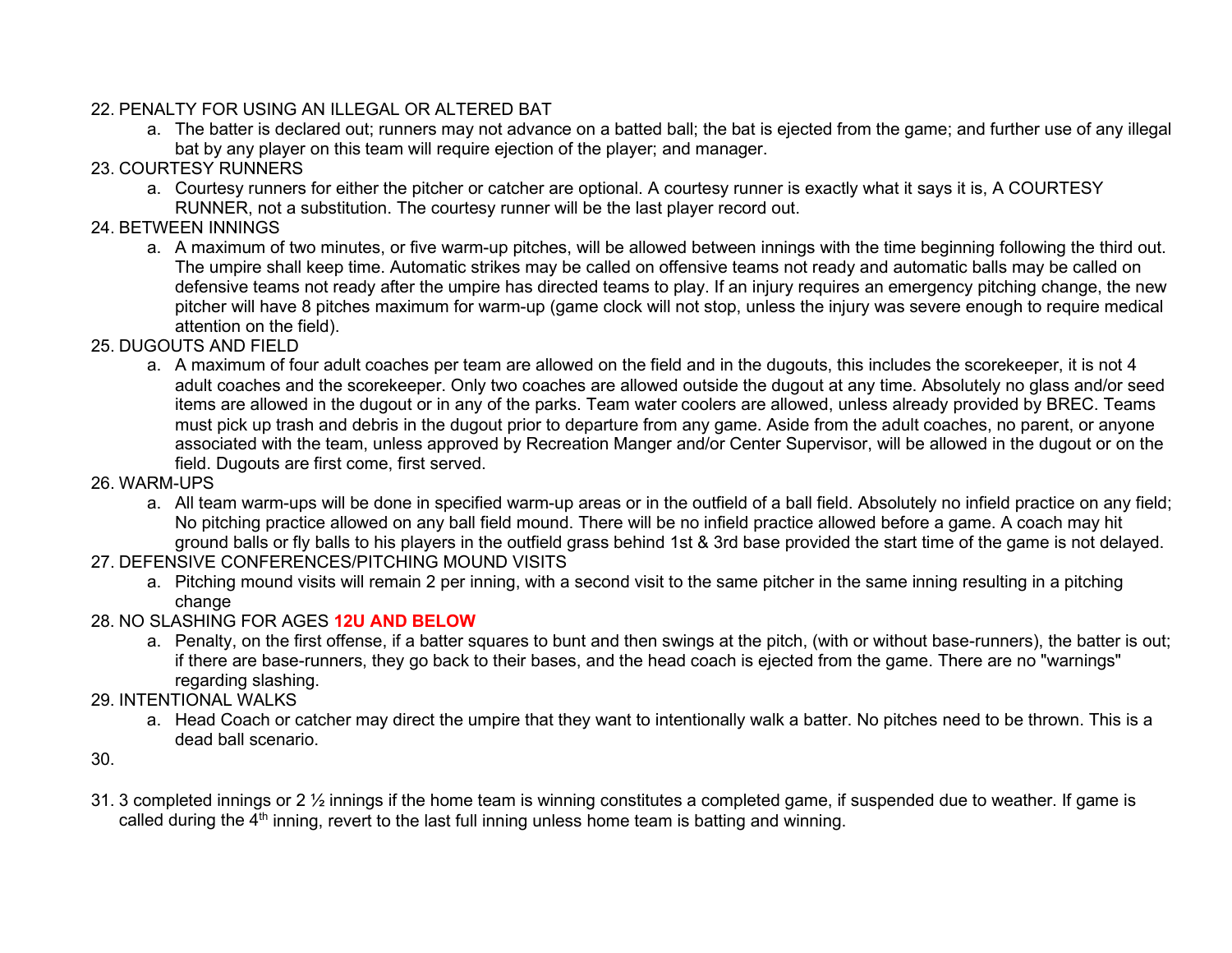#### **Metal Bats**

**10U:** *Metal bat. All bats must have a branding, label, or stamp proving BPF 1.15. There is length to weight ratio maximum of -10 (10 ounces). NO WOOD BATS* **12U:** *Metal bat. All bats must have a branding, label, or stamp proving BPF 1.15 or BBCOR on it. There is length to weight ratio maximum of -5 (5 ounces). NO WOOD BATS* **14U:** *Metal bat. All teams must use BBCOR -3 bats that are legal according to the National High School Federation. Wood bats are also allowed.*

#### **Taking Infield**

*No infield will be allowed before games begin.* 

#### **Trips to the Mound**

*The pitcher must be replaced on the 2nd trip to the mound in any inning* 

#### **Pitching**

The MLB balk rule will be enforced. When a balk is called it is NOT a dead ball. Players in **10U & 12U divisions** will receive **one (1) warning per pitcher**. The 3B to 1B pickoff move is legal. Also, in the windup position, a pitcher is permitted to have his "free" foot on the rubber, in front of the rubber, behind the rubber, or off to the side of the rubber. Please refer to Pitch Smart guidelines for pitching limitations section.

#### **Enforced Pitching Limitations**

All BREC Youth Baseball games will strictly follow the Pitch Smart guidelines.

Pitching Limitations <http://m.mlb.com/pitchsmart/pitching-guidelines/>

#### **Enforcement of the Pitching Limitations**

- $\triangleright$  Pitch counts will be tracked via Scorebook
- $\triangleright$  Teams are encouraged to keep their own pitch counts of both teams' pitchers
- $\triangleright$  If a pitcher is in question, it will take a protest, during the game and while the pitcher is throwing, to decide if he is legal or not.
- $\triangleright$  Once a pitcher reaches his daily maximum limit, he must be removed from the game.
	- o *If a pitcher reaches the maximum limit of pitches in a game during a batter's plate appearance, the pitcher may continue in the game until such plate appearance or the inning ends (i.e. by a third out made by catching a runner stealing), whichever comes first. There is no team penalty for this, but the pitcher must adhere to prescribed pitch counts for the remainder of the event.*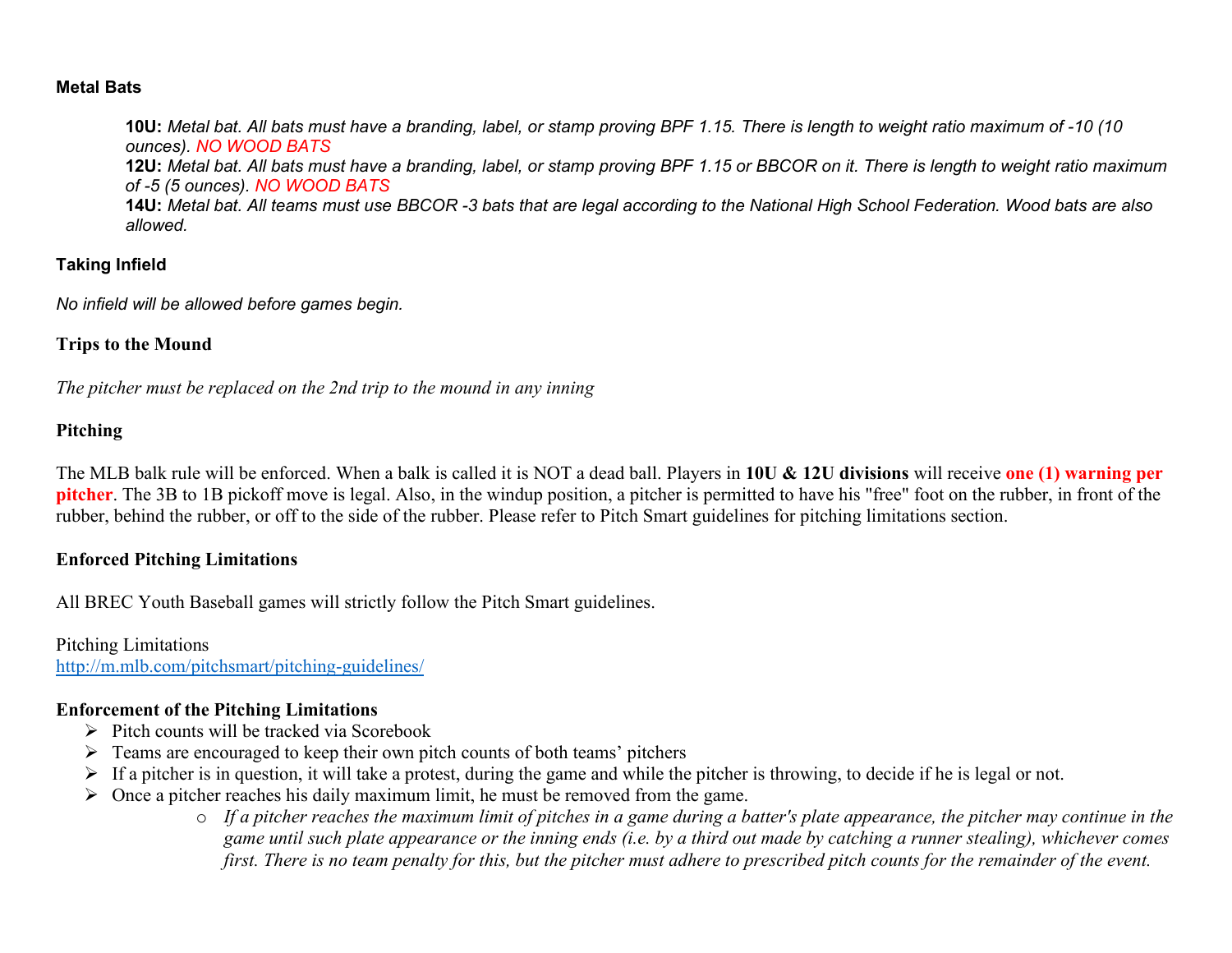*BREC Umpires and/or Staff will try to remind the coaches when a player is 20 pitches form his daily limit, and when he reaches the daily limit that he must be removed. If a pitcher throws a pitch in a game sooner than the mandatory days' rest, he becomes an illegal player. If the opposing Head Coach protests the illegal player, the game will be deemed a forfeit. Head Coaches are responsible for knowing the mandatory days rest for their pitching staff.*

#### **Hitting lineup**

**10U-12U: Teams must bat their entire line up**. Starters will need to bat 1-9 and any addition players or subs will follow. Order does not change throughout contest for any reason. Batting orders will consist of the entire team roster, so that substitutions during the game are made only for defensive purposes. Should it become necessary, because of an injury, to substitute for a base runner, the player having made the last previous out will be substituted for the injured runner.

**14U:** Can consist of 9, 10, or 11 players; or teams are permitted to bat their entire line up.

#### **Scoring**

*We recommend that all teams (home and visitor) keep a scorebook.* The actual scorebook of the game will be kept by BREC Athletics staff, in case of emergency where staff can't keep book the home team will be the official scorer. To eliminate scoring disputes scorekeepers should check with the official scorer during and after the game.

#### **Substitution(s)**

Substitute players must participate in at least every other inning, unless being disciplined by the manager. If a player is being so disciplined, it shall be noted in the official score book prior to the game. Exceptions to this rule should be reported to Athletics in writing. In case of injury, the last player removed from the game shall take the place of the injured player. All players removed from the game will be allowed to **reenter**, except that a player removed from the pitching position may not return to that position.

#### **MERCY RULE**

- **Max Runs Scored Per Inning: 7**
- **Run Ruling: 15 runs after 4 innings; 3 ½ if the home team is ahead**

#### **LEAGUE AWARDS**

The league champion and runner-up in each division will receive individual medals for each player. League champion team trophy/rings will also be presented to the division winners.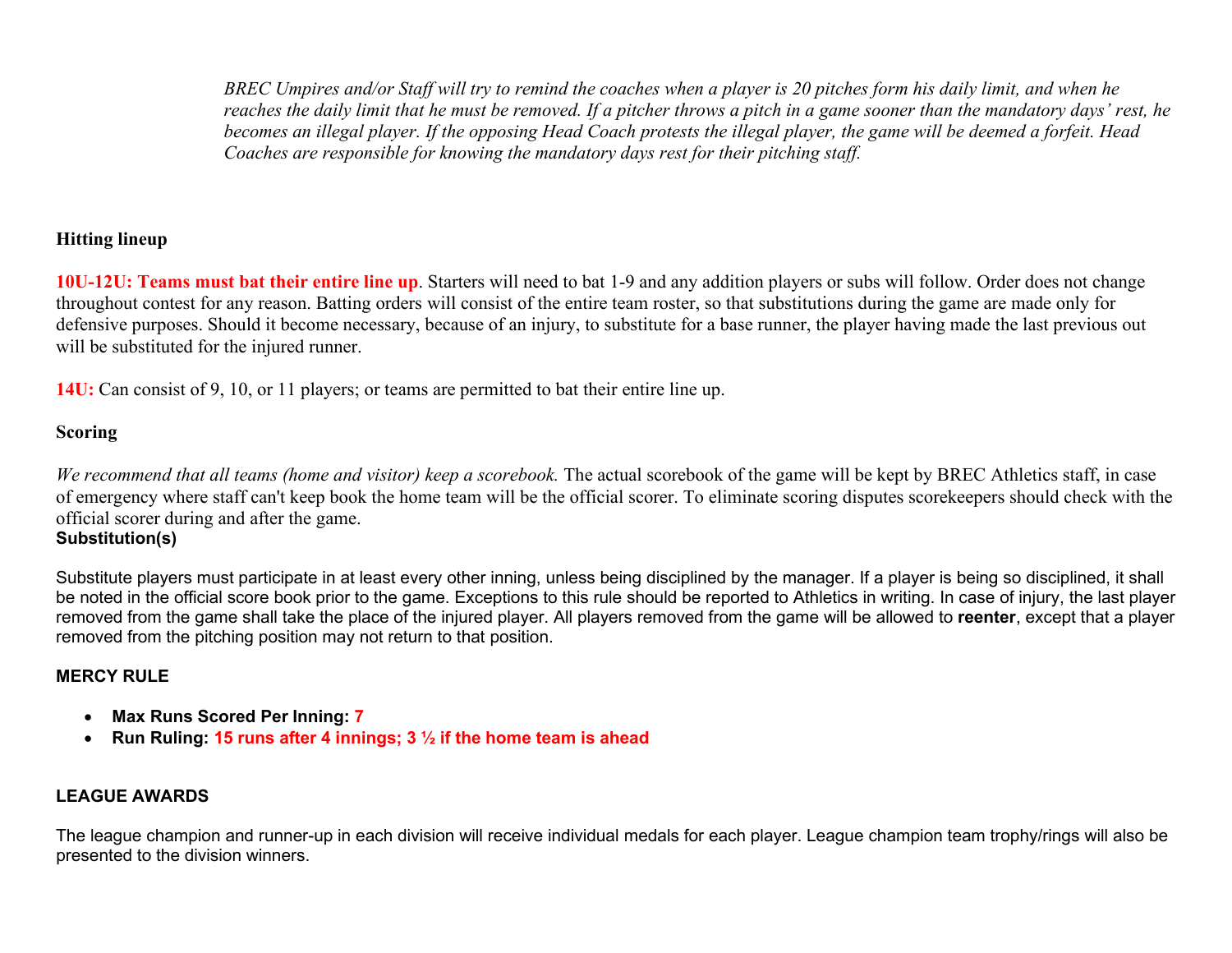In the event of a tie in the standings between two or more teams, head-to-head will break a tie and/or point differential, if not applicable. BREC Athletics will decide seeding for teams in playoffs. It will be on BREC Athletics Department discretion, if any team and/or team(s) are granted a playin game for tied teams, within any division and/or league.

#### **OFFICIALS**

All officials will be furnished and approved by BREC.

All games will be played at the ball field indicated on the schedule. Games will be played as scheduled.

#### **COACHES**

There is a maximum of three (4) approved coaches in dugouts with the players per game. No Spectators or Parents allowed.

#### **UNIFORMS**

Every team will be required to have matching t-shirts/jerseys, baseball pants and a cap, with 6" hot pressed number on the back of tshirts/jerseys. Teams will need to have a home and away t-shirt/jersey for competition. T-shirts/jerseys must be tucked in, and no shorts or sweats with pockets or outside drawstrings will be allowed for play. A team will forfeit if they do not have the minimum players in proper attire. **No "do-rags". No flip flops or opened toed shoes. Uniform violations will result in a player being deemed ineligible for the game.** 

*"Home team" players shall wear white jerseys and "visiting teams" players shall wear dark-colored jerseys in games.*

#### **ILLEGAL EQUIPMENT**

A player wearing illegal equipment shall not be allowed to play. Types of equipment that shall be declared illegal include:

- o Headwear containing any hard, unyielding, stiff material, including billed hats, or items containing exposed knots, such as bandanas.
- o Shoes with metal, ceramic, screw-in, or detachable cleats.
- $\circ$  Jerseys that have been altered in any manner which produces a knot-like protrusion. E. Leg and knee braces made of hard, unyielding material, unless covered on both sides and all edges.
- $\circ$  Towels may not hang from a participant's waist.
- o Stickum of any kind (on body, gloves, or ball) **Penalty:** Ineligible until removed.

#### **CONDUCT RULES**

We ask that you always maintain a positive approach throughout the league and adhere to the following guideline: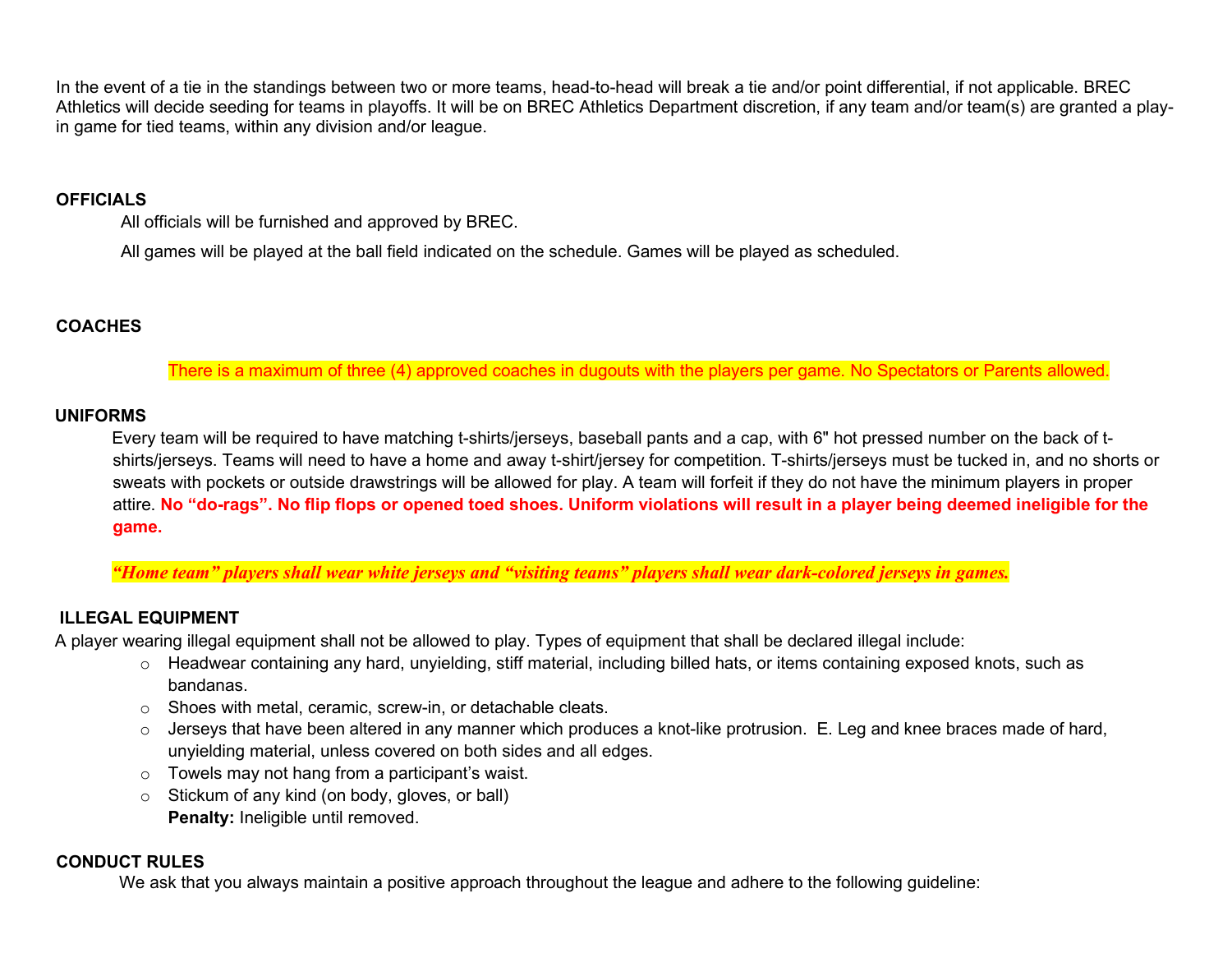Game officials shall have the respect and support of the coach. The coach shall not indulge in conduct which will incite the players or spectators against the officials. Public criticism of the officials or players is unethical

The coach should respect his opponents, display gracious behavior during competition and require his players to conduct themselves in similar fashion. Before and after the contest, rival coaches should meet and exchange friendly greetings to set the correct tone for the event.

Coaches shall actively use their influence to enhance sportsmanship by spectator.

#### **PLAYER BEHAVIOR**

Any coach, or player verbally or physically abusing a game official, opposing player, or any other individual, will be ejected from the game and must leave the facility immediately. Any player refusing to leave will cause his team to forfeit the game. In the case of physical abuse or extreme unsportsmanlike conduct, additional disciplinary action can/will be taken by BREC's Athletic Department including but not limited additional suspensions and/or removal from the league. COACHES WILL BE HELD RESPONSIBLE FOR THE ACTIONS OF THEIR TEAM MEMBERS AND FANS.

#### **SUSPENSIONS**

A player who is ejected from a game will be required to leave sight and sound of the facility within **2 minutes**. If a player fails to leave after an ejection, the game will be forfeited by the umpire. Managers should see that your player leaves promptly. If any player is ejected from the game, he/she shall be automatically suspended for a minimum of one game, additional punishment could be handed down pending review by BREC staff. If the player is ejected a second time, he/she will be suspended for the remainder of the season, or if circumstances so warrant, be suspended from participation in any program and/or facility of BREC indefinitely, pending review by staff

#### **EJECTIONS**

All ejections carry a mandatory suspension of the next scheduled game. If a player is ejected twice (2) within one playing season, they are not allowed to participate within the playoffs or league for the next year until player's parent/guardian and coaches have contacted Athletics Department for a hearing on the matter.

#### **PROTEST**

All protest must be made on site prior to play resuming. Only the Head Coach can confer with the umpires. Protest must be lodged only for misinterpretation of rules. Protest must be lodged properly in writing and must be submitted to Athletic Department within two working days (Mon.-Fri.) after protested incident.

#### **RETURNED CHECKS**

Teams will be eliminated from any further league play for non-payment of league fees.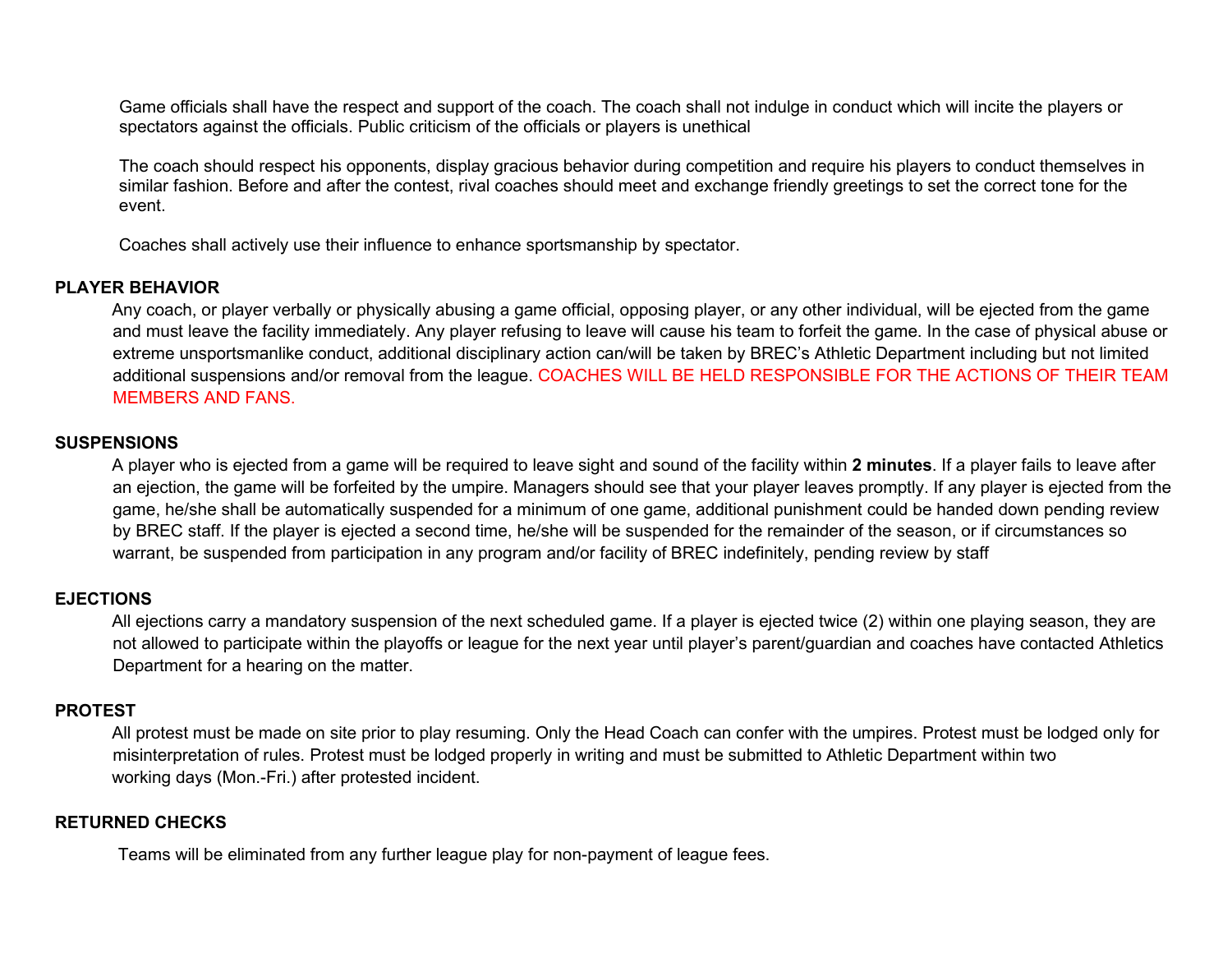#### **FORFEITS**

- The field supervisor's or umpires watch represents the official time. Any time eight (8) players are on the field; the game must start.
- Teams with fewer than eight (8) players **after the start time for game**, will be given a forfeit.
- The score of a forfeited game will be **7-0**.
- In the event of a double forfeit each team will be credited with a loss with the score being recorded as 0-0.
- Forfeit Limits: A team which exceeds its maximum limit may be dropped from the league without a refund.
- Maximum limits:
	- o Teams which play one game per week ..........................2 forfeits within the playing season
	- o Teams which play two games per week ............................3 forfeits within the playing season

#### **REFUND POLICY**

No refunds and/or household credit will be given unless a league has not played 50% of league games before the league is cancelled. All refunds and/or household credits will be determined by the Athletics Department discretion. If rule violations result in a team being removed from the league, the following refund formula will be used.

• Teams expelled between the date of registration and the beginning of their leagues first game **will forfeit 100%** of

their registration fee.

• Teams expelled after the start of their first game **will forfeit 100% of fee**.

#### **RAIN MAKE UPS**

In most cases, teams will receive at least one week notice of schedule changes.

In emergencies, teams may be asked to play with less notice.

Managers will receive a rain make-up schedule through [www.webtrac.brec.org](http://www.webtrac.brec.org/) under Leagues, upon games being rescheduled.

#### **ROSTER CHECKS**

BREC staff reserves the right to randomly check team rosters for player validity. The manager is responsible for keeping up-to-date team roster records. This practice can eliminate any question as to whether a team member is eligible to play. Players must present BREC staff with a form of photo identification upon request. Any player or team information which is not correct on a team's roster, and/or the use of illegal or ineligible players will result in league discipline.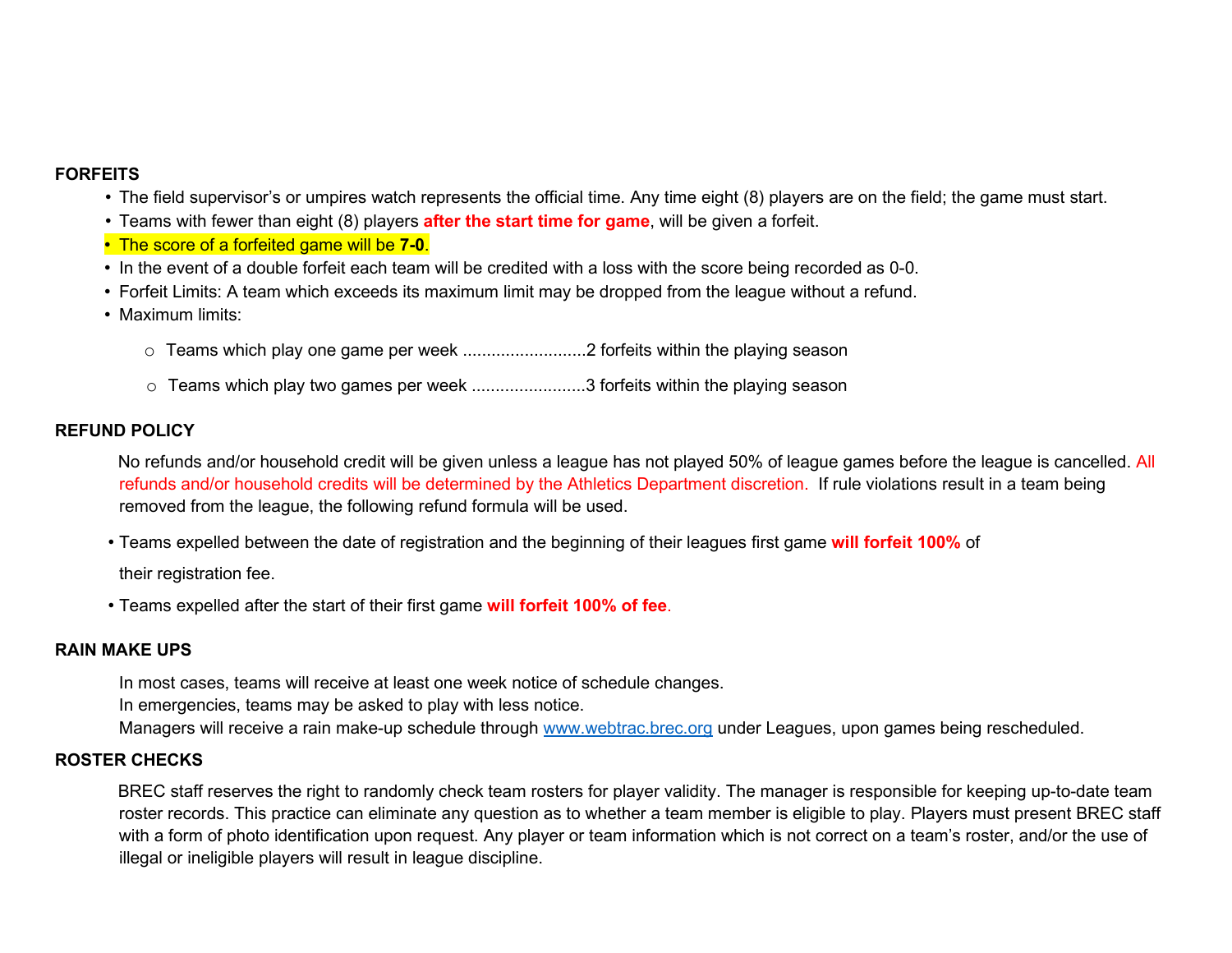#### **PLAY-OFFS**

Play-offs will consist of the top four (4) to six (6) teams from leagues. The number of playoff participants will be on the discretion of BREC Athletics Department.

#### **Injury, Bleeding or Open Wound:**

A player/substitute, manager, coach, trainer, or other team member or sports official who is bleeding or who has an open wound shall be prohibited from participating further in the game until the bleeding is stopped and the wound covered.

1. If treatment can be administered in a reasonable amount of time the individual would not have to leave the game. The length of time that is considered reasonable is umpire judgment.2.

2. If excessive time is involved, the re-entry rule would apply to players.

3. If there is an excessive amount of blood on the uniform/bandage must be changed before the individual may participate.

#### **Concussion Protocol:**

Any player that exhibits signs, symptoms, or behaviors consistent with a concussion (such as loss of consciousness, headache, dizziness, confusion, or balance problems) shall be immediately removed from the game and shall not be returned to play.

#### **Communicable Disease Procedures:**

While risk of one athlete infecting another with HIV/AIDS during competition is close to non-existent, there is a remote risk that other blood borne infectious diseases can be transmitted. For example, Hepatitis B can be present in blood as well as in other body fluids. Procedures for reducing potential or transmission of these infectious agents should include, but not be limited to, the following:

- 1. The bleeding must be stopped, the open wound covered and if there is an excessive amount of blood on the uniform it must be changed before the athlete may participate.
- 2. Routine use of gloves or other precautions to prevent skin and mucous-membrane exposure when contact with blood or other body fluids is anticipated.
- 3. Immediately wash hands and other skin surfaces if contaminated (in contact) with blood or other body fluids. Wash hands immediately after removing gloves.
- 4. Clean all blood contaminated surfaces and equipment with a solution made from proper dilution of household bleach (CDC recommends 1-100) or other disinfectants before competition resumes.
- 5. Practice proper disposal procedures to prevent injuries caused by needles, scalpels and other sharp instruments or devices.
- 6. Although saliva has not been implicated in HIV transmission, to minimize the need for emergency mouth-to-mouth resuscitation, mouthpieces, resuscitation bags, or other ventilation devices should be available for use.
- 7. Athletic trainers/coaches with bleeding or oozing skin conditions should refrain from all direct athletic care until the condition resolves.
- 8. Contaminated towels should be properly disposed of/disinfected.
- 9. Follow acceptable guidelines in the immediate control of bleeding and when handling bloody dressings, mouth guards and other articles contain body fluids.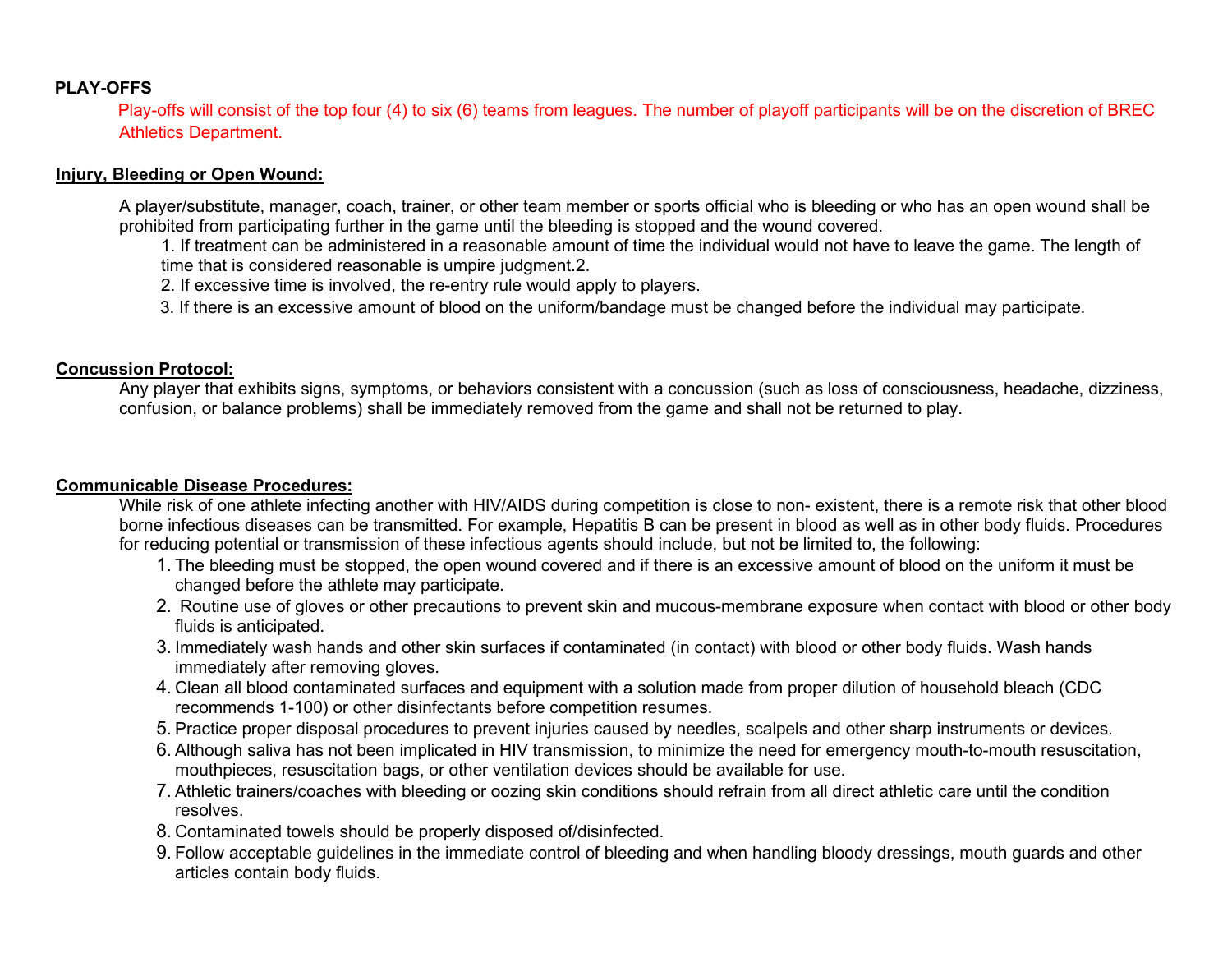The referee shall not permit any team member to participate if in his/her judgement any item constitutes a safety concern, such as, but not limited to, a player's fingernails or hairstyles.

#### **8-12 Girls Fast Pitch Softball**

- 1) Game Length 5 innings or 60 minutes. No new inning can start with less than 10 minutes on the game clock. Home team, if behind in the score, will always have opportunity to bat once time is expired.
- 2) Ten players may be played defensively at one time. Additional player must be in an outfield position.
- 3) Teams must have a minimum of eight **(8)** players to start and finish the game. If the minimum number of actual team players is not met by game time, the official game result will be a forfeit by the shorthanded team. Teams may pick up other players to play an exhibition game.
- 4) The Home and Visiting teams will be pre-determined and indicated on the schedule. The umpire or event supervisor will be responsible for the official game clocks. Game time will start when the umpire has instructed the home team to take the field, regardless of the actual time of day.
- 5) No defensive coaches will be allowed in the outfield.
- 6) The batting team has the option of providing a coach who will be positioned at the backstop to assist with retrieving passed balls. All passed balls will be returned to the catcher who will return the ball to the pitcher. This coach must not interfere with any live ball play. If interference occurs, the umpire will make the decision as to whether the interference was intentional or unintentional and rule accordingly.
- 7) The coach must not verbally interact with players, umpires, or spectators.
- 8) The side is considered retired when three outs are made, or **7** runs are scored. No more than **7** runs can be scored per inning.
- 9) Stealing is not allowed. No advancing on passed balls. Runners may run when the pitcher releases the ball but must return if the ball is not hit fair. If a runner leaves before the pitcher releases the ball, the runner will be called out. This will be a judgment call by the umpire and there will be no warnings.
- 10) Sliding will be allowed. Coaches will be responsible for teaching players the correct technique for sliding.
- 11) Whenever a tag play is evident, a runner must slide or seek to avoid contact with the fielder and / or catcher. Attempting to jump, leap, or dive over the fielder and / or catcher is not interpreted as seeking to avoid contact. Malicious contact could result in an ejection of the runner at the umpire's discretion.
- 12) Third strikes are outs, caught or dropped. Strike outs will be after three strikes. Foul balls on a two-strike count will not be considered a strike-out.
- 13) If a batter is hit by a pitch from the opposing team, that batter will be awarded first base.
- 14) Play is considered stopped when all runners have stopped advancement and the ball is under control on the infield and/or when the umpire calls "time".
- 15) No infield fly rule
- 16) Walked Batter Rule:
	- a. Pitcher will pitch until there is a 4-ball count at which time the coach of the batter will come in and throw 2 pitches to the batter.
	- b. The batter must hit a fair ball during one of those pitches or be called out. The strike count does not carry over to the coach pitch session. Foul balls on the last coach pitch will continue the at bat. Overhand Pitches for the boys and Underhand Pitches for the girls, from the pitching rubber, are required.
- 17) Mound/Pitcher Visits If a coach makes a 2nd visit/conference to the mound to speak with the pitcher in the same inning, that pitcher must be replaced. A mound visit can be made after the coach asks for and is granted time by the umpire.
- 18) If the pitching coach intentionally interferes with a batted ball, the batter will be called out. Unintentional interference-ball will be declared dead, and batter and each base runner will advance 1 base from the base they occupied prior to the pitch.